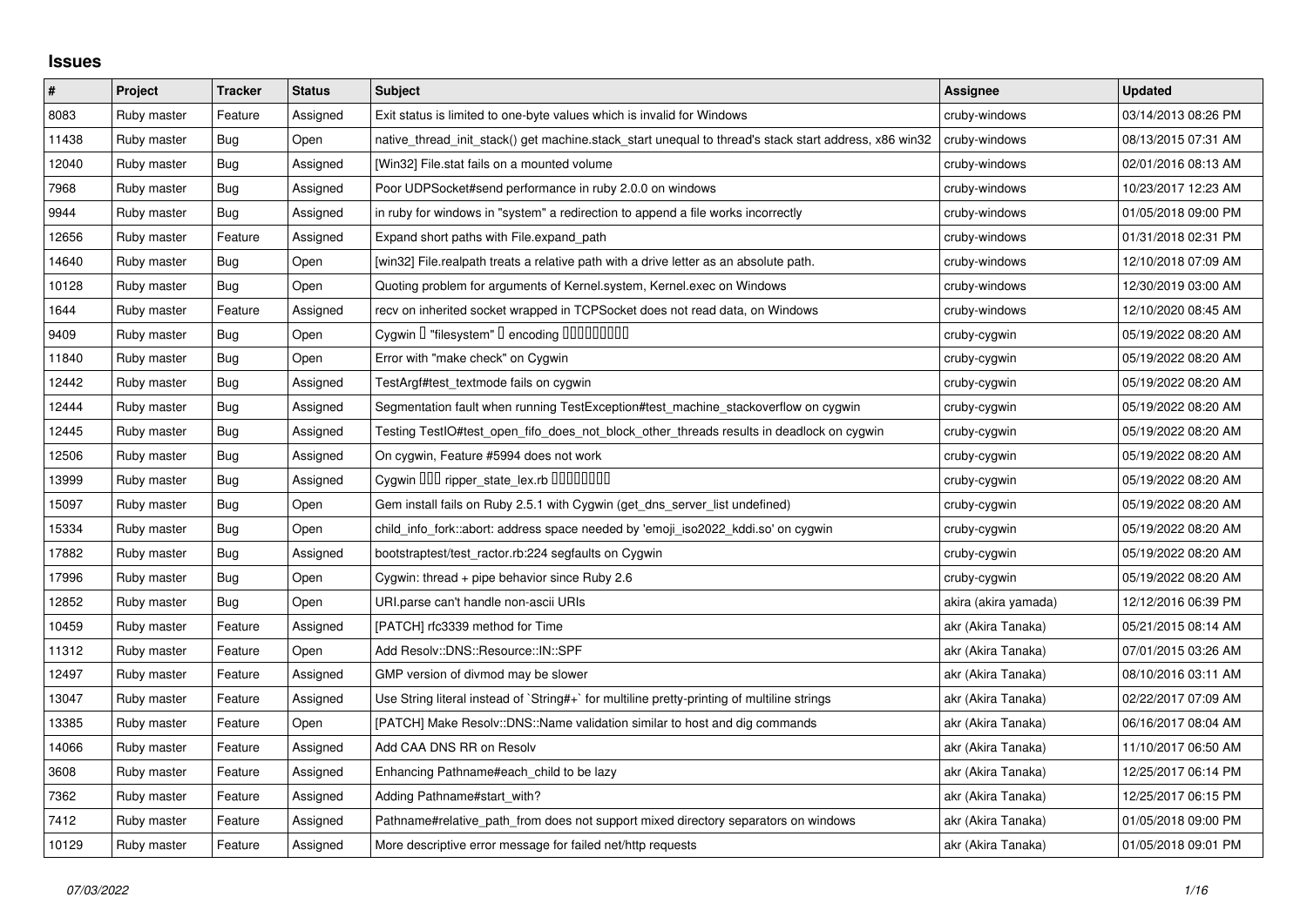| $\vert$ # | Project     | <b>Tracker</b> | <b>Status</b> | <b>Subject</b>                                                                                              | <b>Assignee</b>                     | <b>Updated</b>      |
|-----------|-------------|----------------|---------------|-------------------------------------------------------------------------------------------------------------|-------------------------------------|---------------------|
| 10580     | Ruby master | <b>Bug</b>     | Open          | TestProcess#test_deadlock_by_signal_at_forking fails on ARM                                                 | akr (Akira Tanaka)                  | 12/30/2019 03:00 AM |
| 16985     | Ruby master | Feature        | Open          | Improve `pp` for `Hash` and `String`                                                                        | akr (Akira Tanaka)                  | 06/26/2020 09:51 AM |
| 17154     | Ruby master | Misc           | Open          | Update Pathname Documentation to Clarify Expected Behavior                                                  | akr (Akira Tanaka)                  | 09/05/2020 01:18 PM |
| 10637     | Ruby master | Feature        | Assigned      | Puppet orchestration on vagrant fails with Error: Non-HTTP proxy URI                                        | akr (Akira Tanaka)                  | 09/23/2020 10:23 PM |
| 17173     | Ruby master | Feature        | Open          | open-uri I ciphers IIIIIII                                                                                  | akr (Akira Tanaka)                  | 09/25/2020 09:17 AM |
| 11322     | Ruby master | Feature        | Assigned      | OpenUri: RuntimeError: HTTP redirection loop                                                                | akr (Akira Tanaka)                  | 11/13/2020 03:52 AM |
| 14922     | Ruby master | Feature        | Assigned      | Resolv getaddresses ignores AAAA records for IPv6                                                           | akr (Akira Tanaka)                  | 11/13/2020 04:01 AM |
| 16937     | Ruby master | Feature        | Assigned      | Add DNS over HTTP to Resolv                                                                                 | akr (Akira Tanaka)                  | 12/10/2020 09:15 AM |
| 17569     | Ruby master | Misc           | Open          | uri lib maintainership                                                                                      | akr (Akira Tanaka)                  | 01/23/2021 10:42 AM |
| 13513     | Ruby master | Bug            | Assigned      | Resolv::DNS::Message.decode hangs after detecting truncation in UDP messages                                | akr (Akira Tanaka)                  | 03/08/2021 11:35 PM |
| 17297     | Ruby master | Feature        | Assigned      | Feature: Introduce Pathname.mktmpdir                                                                        | akr (Akira Tanaka)                  | 08/30/2021 06:51 AM |
| 17296     | Ruby master | Feature        | Assigned      | Feature: Pathname#chmod use FileUtils.chmod instead of File                                                 | akr (Akira Tanaka)                  | 08/30/2021 06:51 AM |
| 17294     | Ruby master | Feature        | Assigned      | Feature: Allow method chaining with Pathname#mkpath Pathname#rmtree                                         | akr (Akira Tanaka)                  | 08/30/2021 06:52 AM |
| 17295     | Ruby master | Feature        | Assigned      | Feature: Create a directory and file with Pathname#touch                                                    | akr (Akira Tanaka)                  | 09/28/2021 01:20 AM |
| 18450     | Ruby master | Feature        | Assigned      | Force break in prettyprint                                                                                  | akr (Akira Tanaka)                  | 12/29/2021 02:02 PM |
| 17473     | Ruby master | Feature        | Open          | Make Pathname to embedded class of Ruby                                                                     | akr (Akira Tanaka)                  | 01/07/2022 09:25 AM |
| 18651     | Ruby master | Bug            | Open          | oob access in CP51932 -> CP50220 transcoder                                                                 | akr (Akira Tanaka)                  | 03/23/2022 01:17 PM |
| 18654     | Ruby master | Feature        | Open          | Enhancements to prettyprint                                                                                 | akr (Akira Tanaka)                  | 05/12/2022 01:44 PM |
| 8445      | Ruby master | <b>Bug</b>     | Assigned      | IO.open and IO#set_enconding does not support :fallback option                                              | akr (Akira Tanaka)                  | 06/14/2022 06:02 AM |
| 14917     | Ruby master | Misc           | Assigned      | Add RDoc documents to tar ball                                                                              | aycabta (aycabta .)                 | 07/21/2018 09:29 AM |
| 13604     | Ruby master | Feature        | Assigned      | Exposing alternative interface of readline                                                                  | aycabta (aycabta .)                 | 01/20/2020 05:34 AM |
| 15371     | Ruby master | Feature        | Assigned      | <b>IRB with ARGV</b>                                                                                        | aycabta (aycabta .)                 | 02/14/2020 11:35 AM |
| 18459     | Ruby master | Feature        | Assigned      | IRB autocomplete dropdown colour options                                                                    | aycabta (aycabta .)                 | 01/05/2022 02:15 AM |
| 9507      | Ruby master | Bug            | Open          | Ruby 2.1.0 is broken on ARMv5: tried to create Proc object without a block                                  | charliesome (Charlie<br>Somerville) | 01/05/2018 09:00 PM |
| 6351      | Ruby master | Bug            | Assigned      | transcode table generator does not support multi characters of Unicode                                      | duerst (Martin Dürst)               | 12/25/2017 06:15 PM |
| 7742      | Ruby master | Bug            | Open          | System encoding (Windows-1258) is not recognized by Ruby to convert back to UTF-8                           | duerst (Martin Dürst)               | 12/25/2017 06:15 PM |
| 17400     | Ruby master | <b>Bug</b>     | Open          | Incorrect character downcase for Greek Sigma                                                                | duerst (Martin Dürst)               | 12/17/2020 06:56 AM |
| 16842     | Ruby master | <b>Bug</b>     | Assigned      | inspect` prints the UTF-8 character U+0085 (NEXT LINE) verbatim even though it is not printable             | duerst (Martin Dürst)               | 02/26/2021 05:43 AM |
| 18337     | Ruby master | Bug            | Assigned      | Ruby allows zero-width characters in identifiers                                                            | duerst (Martin Dürst)               | 11/24/2021 09:13 AM |
| 13671     | Ruby master | <b>Bug</b>     | Assigned      | Regexp with lookbehind and case-insensitivity raises RegexpError only on strings with certain<br>characters | duerst (Martin Dürst)               | 11/30/2021 04:42 AM |
| 18601     | Ruby master | <b>Bug</b>     | Open          | Invalid byte sequences in Big5 encodings                                                                    | duerst (Martin Dürst)               | 02/23/2022 07:59 AM |
| 18639     | Ruby master | Feature        | Open          | Update Unicode data to Unicode Version 15.0.0                                                               | duerst (Martin Dürst)               | 03/22/2022 07:38 PM |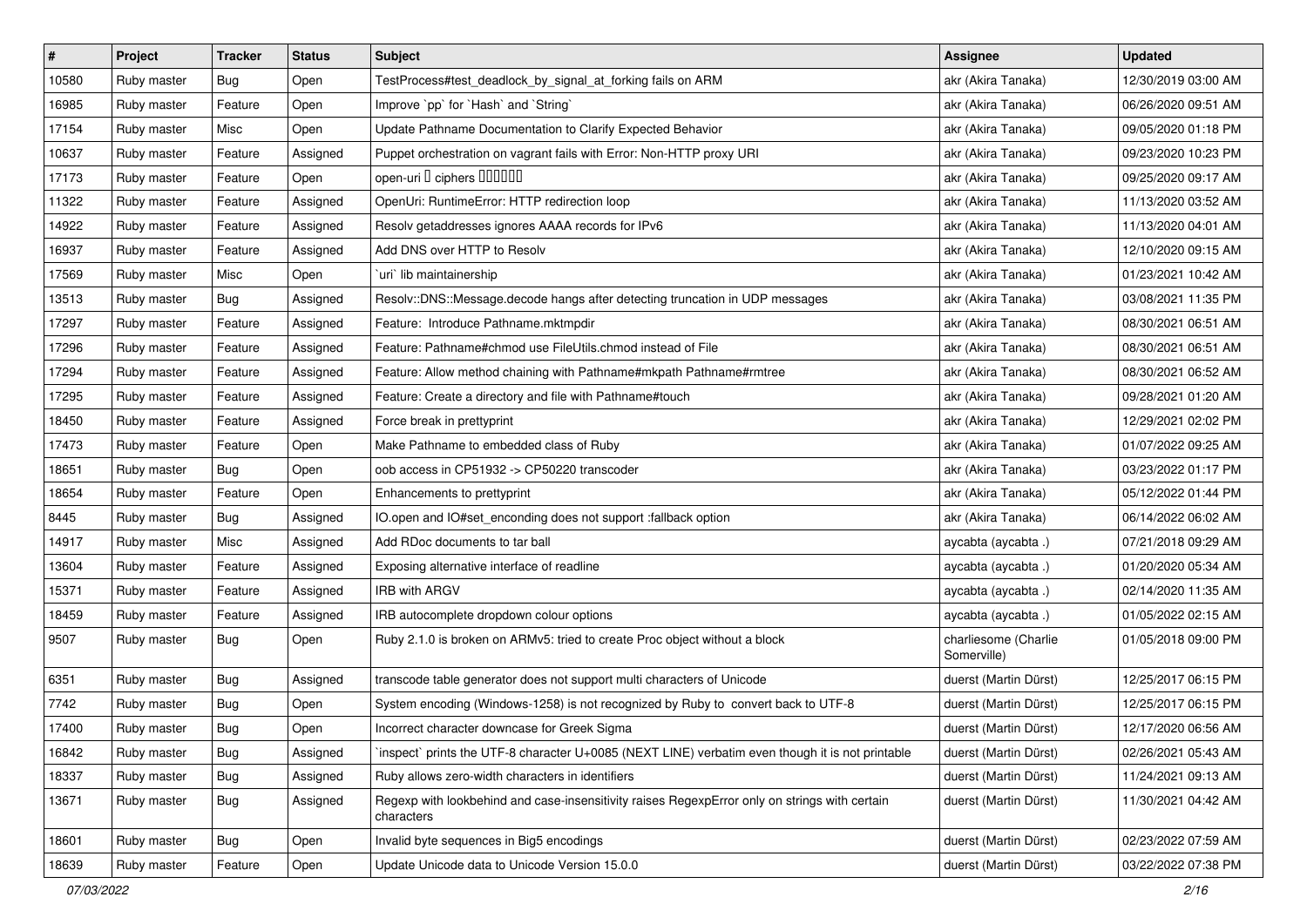| $\sharp$ | Project     | <b>Tracker</b> | <b>Status</b> | <b>Subject</b>                                                                                                                                                      | Assignee                          | <b>Updated</b>      |
|----------|-------------|----------------|---------------|---------------------------------------------------------------------------------------------------------------------------------------------------------------------|-----------------------------------|---------------------|
| 13696    | Ruby master | Feature        | Open          | Add exchange and noreplace options to File.rename                                                                                                                   | Glass_saga (Masaki<br>Matsushita) | 12/01/2017 04:34 PM |
| 2631     | Ruby master | Feature        | Assigned      | Allow IO#reopen to take a block                                                                                                                                     | Glass_saga (Masaki<br>Matsushita) | 05/24/2018 01:22 PM |
| 7148     | Ruby master | Feature        | Assigned      | Improved Tempfile w/o DelegateClass                                                                                                                                 | Glass_saga (Masaki<br>Matsushita) | 03/27/2019 09:51 AM |
| 15628    | Ruby master | Feature        | Assigned      | init_inetsock_internal should fallback to IPv4 if IPv6 is unreachable                                                                                               | Glass_saga (Masaki<br>Matsushita) | 09/25/2020 05:42 AM |
| 16476    | Ruby master | Feature        | Open          | Socket.getaddrinfo cannot be interrupted by Timeout.timeout                                                                                                         | Glass_saga (Masaki<br>Matsushita) | 06/16/2022 01:08 AM |
| 17525    | Ruby master | Feature        | Open          | Implement Happy Eyeballs Version 2 (RFC8305) in Socket.tcp                                                                                                          | Glass_saga (Masaki<br>Matsushita) | 06/16/2022 01:08 AM |
| 15408    | Ruby master | Feature        | Open          | Deprecate object id and id2ref                                                                                                                                      | headius (Charles Nutter)          | 03/19/2019 04:02 PM |
| 13508    | Ruby master | Feature        | Assigned      | How remove/refactor code related mathn library.                                                                                                                     | hsbt (Hiroshi SHIBATA)            | 12/25/2017 06:15 PM |
| 14679    | Ruby master | Bug            | Assigned      | StdLib gems should properly specify their dependencies                                                                                                              | hsbt (Hiroshi SHIBATA)            | 04/11/2018 01:14 PM |
| 5617     | Ruby master | Feature        | Assigned      | Allow install RubyGems into dediceted directory                                                                                                                     | hsbt (Hiroshi SHIBATA)            | 05/16/2018 09:15 AM |
| 12639    | Ruby master | Feature        | Assigned      | Speed up require in RubyGems by 5x                                                                                                                                  | hsbt (Hiroshi SHIBATA)            | 07/26/2018 02:12 AM |
| 9366     | Ruby master | Bug            | Assigned      | "make-j32 check TESTS=-j32" occasionally fails on rubygems/specification                                                                                            | hsbt (Hiroshi SHIBATA)            | 07/26/2018 02:13 AM |
| 13534    | Ruby master | Feature        | Assigned      | Checking installation results of default gems                                                                                                                       | hsbt (Hiroshi SHIBATA)            | 07/26/2018 02:16 AM |
| 15487    | Ruby master | Misc           | Assigned      | Clarify default gems maintanance policy                                                                                                                             | hsbt (Hiroshi SHIBATA)            | 12/30/2018 08:42 PM |
| 15550    | Ruby master | Bug            | Assigned      | Windows - gem bin files - can't run from bash shell                                                                                                                 | hsbt (Hiroshi SHIBATA)            | 03/20/2019 01:05 AM |
| 6590     | Ruby master | Feature        | Assigned      | Dealing with bigdecimal, etc gems in JRuby                                                                                                                          | hsbt (Hiroshi SHIBATA)            | 05/15/2019 08:33 PM |
| 10919    | Ruby master | Bug            | Assigned      | [gem install] installs multipe platforms                                                                                                                            | hsbt (Hiroshi SHIBATA)            | 07/30/2019 07:44 AM |
| 16012    | Ruby master | Feature        | Assigned      | Add a (small) test-install suite?                                                                                                                                   | hsbt (Hiroshi SHIBATA)            | 07/30/2019 08:13 AM |
| 16963    | Ruby master | Feature        | Assigned      | Remove English.rb from Ruby 2.8/3.0                                                                                                                                 | hsbt (Hiroshi SHIBATA)            | 06/19/2020 09:48 AM |
| 14737    | Ruby master | Feature        | Assigned      | Split default gems into separate directory structure                                                                                                                | hsbt (Hiroshi SHIBATA)            | 09/02/2020 06:00 PM |
| 16951    | Ruby master | <b>Bug</b>     | Assigned      | Consistently referer dependencies                                                                                                                                   | hsbt (Hiroshi SHIBATA)            | 06/17/2021 06:15 AM |
| 18068    | Ruby master | Misc           | Open          | Silence LoadError only if it is for rubygems itself                                                                                                                 | hsbt (Hiroshi SHIBATA)            | 08/08/2021 02:21 PM |
| 18355    | Ruby master | Bug            | Assigned      | require("pathname") within rack application chnages behaviors of Pathname methods, such as<br>absolute?(), when there are two versions of 'pathname' gem installed. | hsbt (Hiroshi SHIBATA)            | 11/30/2021 08:01 AM |
| 18381    | Ruby master | <b>Bug</b>     | Assigned      | Default vs Bundled gems                                                                                                                                             | hsbt (Hiroshi SHIBATA)            | 12/15/2021 11:09 AM |
| 18169    | Ruby master | Bug            | Assigned      | Local copies of gemified libraries are being released out of sync with their gems                                                                                   | hsbt (Hiroshi SHIBATA)            | 02/25/2022 05:40 PM |
| 18614    | Ruby master | <b>Bug</b>     | Open          | Error (busy loop) in<br>TestGemCommandsSetupCommand#test_destdir_flag_does_not_try_to_write_to_the_default_gem_<br>home                                             | hsbt (Hiroshi SHIBATA)            | 03/17/2022 01:03 AM |
| 18571    | Ruby master | Feature        | Assigned      | Removed the bundled sources from release package after Ruby 3.2                                                                                                     | hsbt (Hiroshi SHIBATA)            | 03/28/2022 06:23 AM |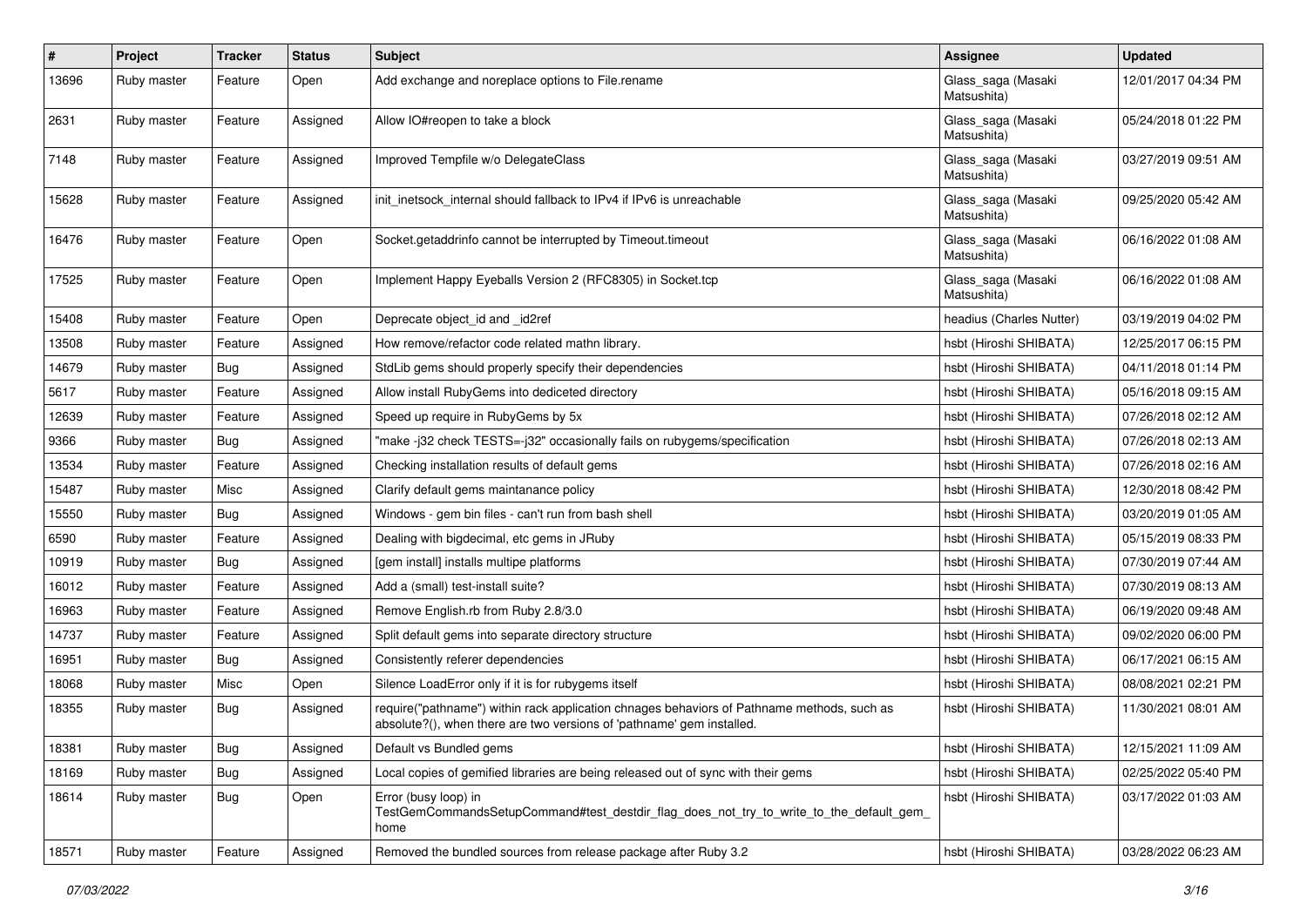| $\vert$ # | Project     | Tracker    | <b>Status</b> | <b>Subject</b>                                                                     | <b>Assignee</b>             | <b>Updated</b>      |
|-----------|-------------|------------|---------------|------------------------------------------------------------------------------------|-----------------------------|---------------------|
| 18666     | Ruby master | <b>Bug</b> | Open          | No rule to make target 'yaml/yaml.h', needed by 'api.o'                            | hsbt (Hiroshi SHIBATA)      | 03/29/2022 11:17 AM |
| 18567     | Ruby master | Bug        | Open          | Depending on default gems in stdlib gems when not needed considered harmful        | hsbt (Hiroshi SHIBATA)      | 04/21/2022 04:45 PM |
| 18790     | Ruby master | <b>Bug</b> | Assigned      | cannot load such file -- digest (LoadError)                                        | hsbt (Hiroshi SHIBATA)      | 06/06/2022 12:41 AM |
| 595       | Ruby master | <b>Bug</b> | Assigned      | Fiber ignores ensure clause                                                        | ioquatix (Samuel Williams)  | 12/29/2019 10:37 AM |
| 13383     | Ruby master | Feature    | Open          | [PATCH] Module#source_location                                                     | ioquatix (Samuel Williams)  | 01/09/2020 05:16 AM |
| 17664     | Ruby master | <b>Bug</b> | Assigned      | Behavior of sockets changed in Ruby 3.0 to non-blocking                            | ioquatix (Samuel Williams)  | 07/12/2021 10:28 AM |
| 18036     | Ruby master | <b>Bug</b> | Open          | Pthread fibers become invalid on fork - different from normal fibers.              | ioquatix (Samuel Williams)  | 08/19/2021 07:05 AM |
| 18227     | Ruby master | Feature    | Open          | Static class initialization.                                                       | ioquatix (Samuel Williams)  | 09/29/2021 09:21 PM |
| 18810     | Ruby master | Bug        | Open          | Make `Kernel#p` interruptable.                                                     | ioquatix (Samuel Williams)  | 05/30/2022 12:44 AM |
| 18818     | Ruby master | Bug        | Open          | SEGV (Fiber scheduler?)                                                            | ioquatix (Samuel Williams)  | 06/06/2022 06:31 PM |
| 18002     | Ruby master | <b>Bug</b> | Open          | s390x: Tests failing without LC_ALL env                                            | jaruga (Jun Aruga)          | 07/12/2021 04:30 PM |
| 16492     | Ruby master | <b>Bug</b> | Open          | TestBugReporter#test_bug_reporter_add test failures                                | jaruga (Jun Aruga)          | 08/24/2021 01:12 PM |
| 17720     | Ruby master | Misc       | Assigned      | Cirrus CI to check non-x86_64 architecture cases by own machines                   | jaruga (Jun Aruga)          | 09/26/2021 10:24 AM |
| 16188     | Ruby master | Misc       | Open          | What are the performance implications of the new keyword arguments in 2.7 and 3.0? | jeremyevans0 (Jeremy Evans) | 11/27/2019 04:45 PM |
| 16694     | Ruby master | <b>Bug</b> | Assigned      | JIT vs hardened GCC with PCH                                                       | k0kubun (Takashi Kokubun)   | 02/02/2021 07:38 AM |
| 18058     | Ruby master | <b>Bug</b> | Open          | 3.1.0-dev with MJIT enabled Zlib::BufError during `gem install`                    | k0kubun (Takashi Kokubun)   | 08/02/2021 08:31 PM |
| 18142     | Ruby master | Bug        | Assigned      | Segmentation fault with Ruby 3.0.2                                                 | k0kubun (Takashi Kokubun)   | 09/02/2021 07:43 AM |
| 18277     | Ruby master | Bug        | Open          | buffer error (Zlib::BufError) in Zlib::Deflate#deflate when using MJIT             | k0kubun (Takashi Kokubun)   | 01/05/2022 03:04 PM |
| 17995     | Ruby master | <b>Bug</b> | Open          | Slow down when mjit and Ractor are being used at same time                         | k0kubun (Takashi Kokubun)   | 06/11/2022 04:02 AM |
| 18808     | Ruby master | <b>Bug</b> | Assigned      | Cannot compile ruby 3.1.2 on powerpc64le-linux without disabling the jit features  | k0kubun (Takashi Kokubun)   | 06/20/2022 10:40 AM |
| 16185     | Ruby master | <b>Bug</b> | Open          | basictest failure on AIX 6.1 for 64bit build                                       | kanemoto (Yutaka Kanemoto)  | 10/15/2019 12:05 AM |
| 18761     | Ruby master | Misc       | Open          | provide an example wasm project                                                    | katei (Yuta Saito)          | 05/23/2022 11:01 AM |
| 11710     | Ruby master | Feature    | Open          | [PATCH] Replace Set#merge with Set#merge! and make Set#merge non-mutating.         | knu (Akinori MUSHA)         | 11/18/2015 07:28 PM |
| 13610     | Ruby master | Feature    | Assigned      | IPAddr doesn't provide helpful methods to get the subnet or IP address             | knu (Akinori MUSHA)         | 10/20/2017 01:13 AM |
| 3953      | Ruby master | Feature    | Assigned      | TCPSocket / UDPSocket do not accept IPAddr objects.                                | knu (Akinori MUSHA)         | 12/25/2017 06:14 PM |
| 8047      | Ruby master | Feature    | Assigned      | <b>IPAddr makes host address with netmask</b>                                      | knu (Akinori MUSHA)         | 01/05/2018 09:00 PM |
| 11527     | Ruby master | Feature    | Assigned      | IPAddr#mask_addr isn't a method                                                    | knu (Akinori MUSHA)         | 11/07/2018 04:12 PM |
| 15240     | Ruby master | Feature    | Open          | Set operations check for is_a?(Set), rather than allowing duck typing              | knu (Akinori MUSHA)         | 08/27/2019 08:12 PM |
| 11531     | Ruby master | Bug        | Assigned      | IPAddr#== implements wrong logic                                                   | knu (Akinori MUSHA)         | 12/29/2019 12:50 PM |
| 15281     | Ruby master | Feature    | Assigned      | Speed up Set#intersect with size check.                                            | knu (Akinori MUSHA)         | 08/11/2020 02:43 AM |
| 17210     | Ruby master | Feature    | Open          | More readable and useful `Set#inspect`                                             | knu (Akinori MUSHA)         | 05/19/2021 10:12 PM |
| 16989     | Ruby master | Feature    | Open          | Sets: need $\Psi$ <sup>[]</sup>                                                    | knu (Akinori MUSHA)         | 02/18/2022 02:57 AM |
| 9755      | Ruby master | Feature    | Assigned      | Thread::Backtrace::Location#defined_class                                          | ko1 (Koichi Sasada)         | 04/18/2014 09:22 AM |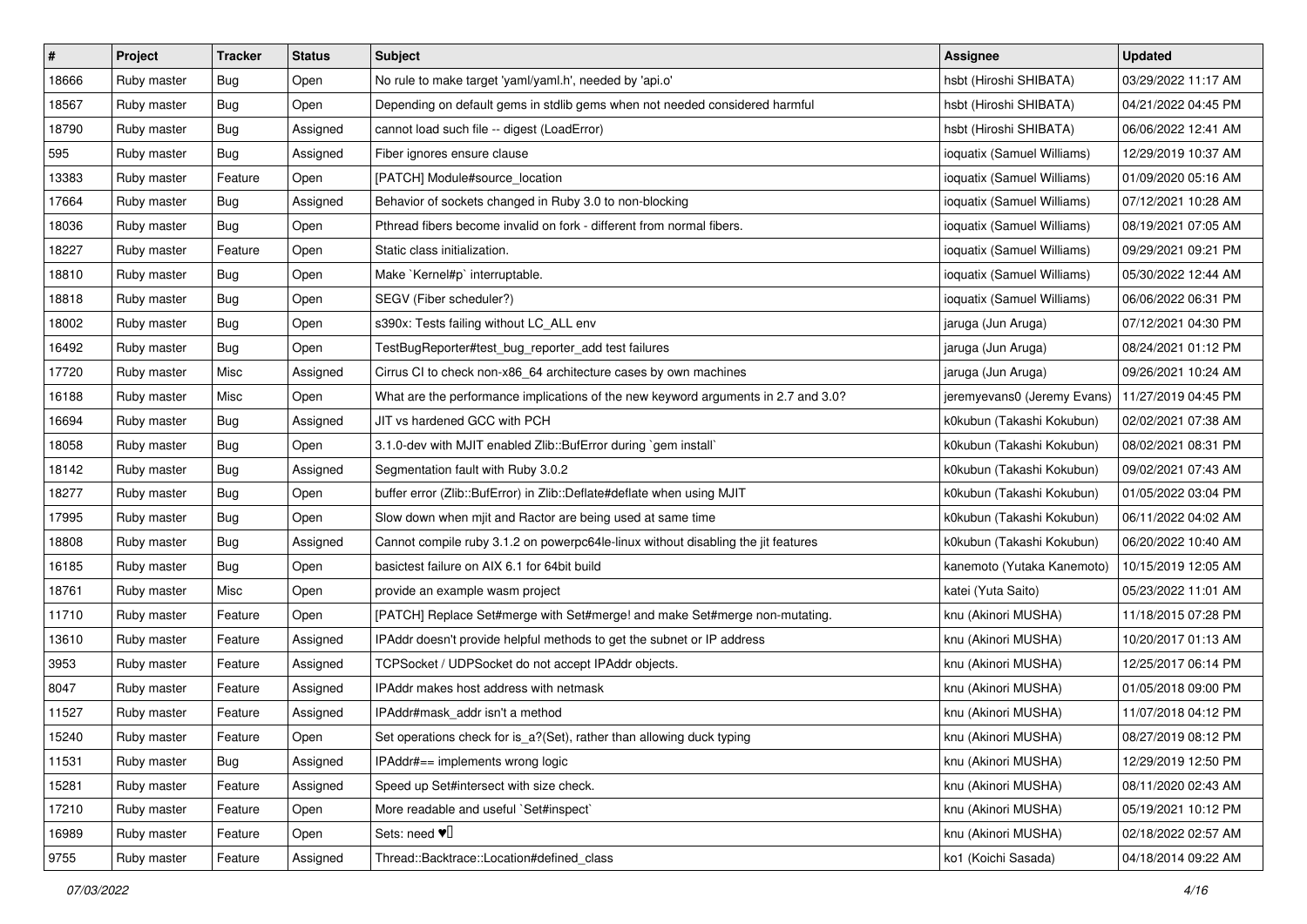| $\vert$ # | Project     | <b>Tracker</b> | <b>Status</b> | <b>Subject</b>                                                                  | <b>Assignee</b>     | <b>Updated</b>      |
|-----------|-------------|----------------|---------------|---------------------------------------------------------------------------------|---------------------|---------------------|
| 10009     | Ruby master | Bug            | Open          | IO operation is 10x slower in multi-thread environment                          | ko1 (Koichi Sasada) | 05/21/2015 07:19 AM |
| 10932     | Ruby master | Feature        | Open          | Enabling allocation tracing as early as possible                                | ko1 (Koichi Sasada) | 06/13/2015 07:54 AM |
| 8960      | Ruby master | Feature        | Assigned      | Add Exception#backtrace_locations                                               | ko1 (Koichi Sasada) | 11/25/2016 02:15 PM |
| 13388     | Ruby master | Feature        | Assigned      | gc.c: Add GC.get_parameters and .set_parameters                                 | ko1 (Koichi Sasada) | 03/30/2017 10:52 AM |
| 13252     | Ruby master | Feature        | Assigned      | C API for creating strings without copying                                      | ko1 (Koichi Sasada) | 04/17/2017 07:22 AM |
| 13512     | Ruby master | Feature        | Open          | <b>System Threads</b>                                                           | ko1 (Koichi Sasada) | 07/14/2017 07:08 AM |
| 3731      | Ruby master | Feature        | Assigned      | Easier Embedding API for Ruby                                                   | ko1 (Koichi Sasada) | 12/25/2017 06:14 PM |
| 4040      | Ruby master | Bug            | Assigned      | SystemStackError with Hash[*a] for Large _a_                                    | ko1 (Koichi Sasada) | 12/25/2017 06:14 PM |
| 6694      | Ruby master | Feature        | Assigned      | Thread.new without block.                                                       | ko1 (Koichi Sasada) | 12/25/2017 06:15 PM |
| 6695      | Ruby master | Feature        | Assigned      | Configuration for Thread/Fiber creation                                         | ko1 (Koichi Sasada) | 12/25/2017 06:15 PM |
| 8576      | Ruby master | Feature        | Assigned      | Add optimized method type for constant value methods                            | ko1 (Koichi Sasada) | 12/25/2017 06:15 PM |
| 2294      | Ruby master | Feature        | Assigned      | [PATCH] ruby_bind_stack() to embed Ruby in coroutine                            | ko1 (Koichi Sasada) | 01/05/2018 09:00 PM |
| 7976      | Ruby master | Bug            | Assigned      | TracePoint call is at call point, not call site                                 | ko1 (Koichi Sasada) | 01/05/2018 09:00 PM |
| 10423     | Ruby master | Feature        | Open          | [PATCH] opt_str_lit*: avoid literal string allocations                          | ko1 (Koichi Sasada) | 01/05/2018 09:01 PM |
| 14727     | Ruby master | Bug            | Assigned      | TestQueue#test_queue_with_trap always timeout on Windows10                      | ko1 (Koichi Sasada) | 05/01/2018 02:59 AM |
| 14859     | Ruby master | Feature        | Open          | [PATCH] implement Timeout in VM                                                 | ko1 (Koichi Sasada) | 07/22/2018 07:42 AM |
| 15263     | Ruby master | Bug            | Open          | [PATCH] vm_trace.c (postponed_job_register): only hit main thread               | ko1 (Koichi Sasada) | 10/27/2018 11:35 PM |
| 15315     | Ruby master | Bug            | Open          | ec_switch can still lose interrupts                                             | ko1 (Koichi Sasada) | 11/20/2018 09:32 AM |
| 14813     | Ruby master | Feature        | Open          | [PATCH] gc.c: make gc_enter+gc_exit pairs dtrace probes, too                    | ko1 (Koichi Sasada) | 12/17/2018 07:42 AM |
| 13821     | Ruby master | Feature        | Assigned      | Allow fibers to be resumed across threads                                       | ko1 (Koichi Sasada) | 02/15/2019 10:09 AM |
| 11174     | Ruby master | Bug            | Open          | threads memory leak                                                             | ko1 (Koichi Sasada) | 06/17/2019 03:17 PM |
| 15854     | Ruby master | Feature        | Open          | Tracing instance variable assignment                                            | ko1 (Koichi Sasada) | 07/29/2019 07:13 AM |
| 15878     | Ruby master | Feature        | Assigned      | Make exit faster by not running GC                                              | ko1 (Koichi Sasada) | 07/29/2019 07:48 AM |
| 15802     | Ruby master | Misc           | Open          | Reduce the minimum string buffer size from 127 to 63 bytes                      | ko1 (Koichi Sasada) | 07/30/2019 04:04 AM |
| 8444      | Ruby master | Bug            | Open          | Regexp vars \$~ and friends are not thread local                                | ko1 (Koichi Sasada) | 07/30/2019 07:38 AM |
| 16027     | Ruby master | Feature        | Assigned      | Update Ruby's dtrace / USDT API to match what is exposed via the TracePoint API | ko1 (Koichi Sasada) | 08/03/2019 02:41 AM |
| 15939     | Ruby master | Feature        | Assigned      | Dump symbols reference to their fstr in ObjectSpace.dump()                      | ko1 (Koichi Sasada) | 08/08/2019 09:38 PM |
| 15778     | Ruby master | Feature        | Open          | Expose an API to pry-open the stack frames in Ruby                              | ko1 (Koichi Sasada) | 08/29/2019 06:24 AM |
| 16124     | Ruby master | Misc           | Assigned      | Let the transient heap belong to objspace                                       | ko1 (Koichi Sasada) | 11/18/2019 08:48 AM |
| 16819     | Ruby master | Bug            | Assigned      | Line reporting off by one when reporting line of a hash?                        | ko1 (Koichi Sasada) | 06/16/2020 05:57 PM |
| 11808     | Ruby master | Bug            | Open          | Different behavior between Enumerable#grep and Array#grep                       | ko1 (Koichi Sasada) | 10/26/2020 04:36 AM |
| 17359     | Ruby master | Bug            | Open          | Ractor copy mode is not Ractor-safe                                             | ko1 (Koichi Sasada) | 12/02/2020 05:42 PM |
| 14492     | Ruby master | Feature        | Open          | iseq loading + caching should be in core                                        | ko1 (Koichi Sasada) | 12/10/2020 08:53 AM |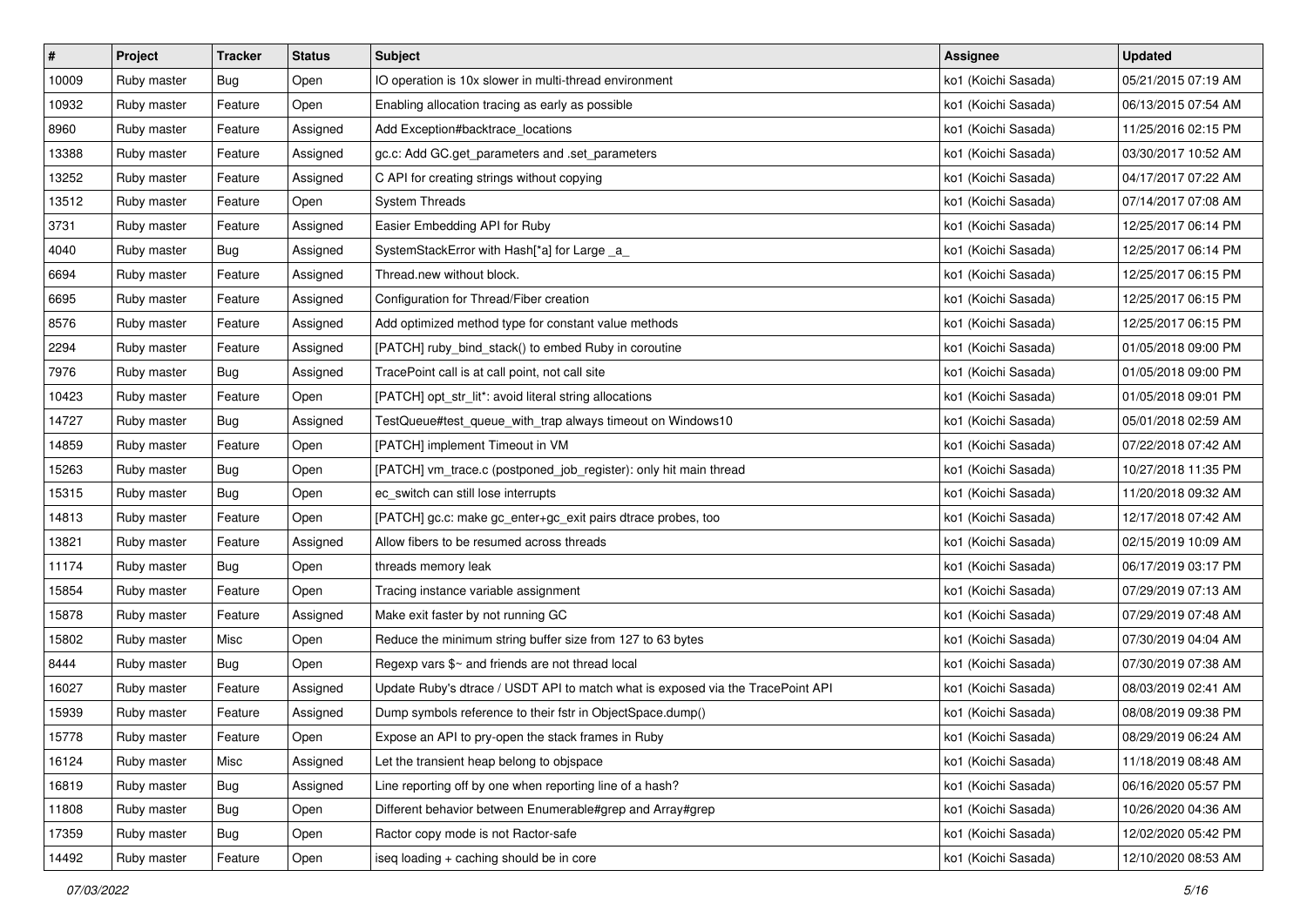| $\vert$ # | Project     | <b>Tracker</b> | <b>Status</b> | <b>Subject</b>                                                                                                                    | <b>Assignee</b>     | <b>Updated</b>      |
|-----------|-------------|----------------|---------------|-----------------------------------------------------------------------------------------------------------------------------------|---------------------|---------------------|
| 10238     | Ruby master | Feature        | Open          | todo: remove dependency on malloc_usable_size                                                                                     | ko1 (Koichi Sasada) | 12/10/2020 09:20 AM |
| 17404     | Ruby master | Feature        | Open          | Ractor `move:` API to allow shareability check                                                                                    | ko1 (Koichi Sasada) | 12/18/2020 09:17 PM |
| 17414     | Ruby master | Feature        | Open          | Ractor should allow access to shareable attributes for Modules/Classes                                                            | ko1 (Koichi Sasada) | 12/21/2020 03:56 PM |
| 17393     | Ruby master | Feature        | Open          | `Ractor::Moved#inspect`                                                                                                           | ko1 (Koichi Sasada) | 12/21/2020 05:47 PM |
| 15499     | Ruby master | Bug            | Assigned      | Breaking behavior on ruby 2.6: rb_thread_call_without_gvl doesn't invoke unblock_function when<br>used on the main thread         | ko1 (Koichi Sasada) | 01/05/2021 02:24 AM |
| 17513     | Ruby master | Bug            | Open          | Methods of shareable objects and UnboundMethods should be shareable                                                               | ko1 (Koichi Sasada) | 01/06/2021 08:53 PM |
| 17420     | Ruby master | Bug            | Open          | Unsafe mutation of \$" when doing non-RubyGems require in Ractor                                                                  | ko1 (Koichi Sasada) | 01/07/2021 01:23 PM |
| 17531     | Ruby master | <b>Bug</b>     | Open          | `did_you_mean` not Ractor friendly                                                                                                | ko1 (Koichi Sasada) | 01/29/2021 08:48 AM |
| 17543     | Ruby master | <b>Bug</b>     | Open          | Ractor isolation broken by `self` in shareable proc                                                                               | ko1 (Koichi Sasada) | 01/29/2021 03:06 PM |
| 17593     | Ruby master | Feature        | Assigned      | load_iseq_eval should override the ISeq path                                                                                      | ko1 (Koichi Sasada) | 02/16/2021 08:27 AM |
| 17667     | Ruby master | Bug            | Open          | Module#name needs synchronization                                                                                                 | ko1 (Koichi Sasada) | 03/02/2021 07:31 AM |
| 17678     | Ruby master | Bug            | Assigned      | Ractors do not restart after fork                                                                                                 | ko1 (Koichi Sasada) | 03/09/2021 12:42 AM |
| 17677     | Ruby master | Bug            | Assigned      | Ractor crashes fork when blocking                                                                                                 | ko1 (Koichi Sasada) | 03/09/2021 12:42 AM |
| 17676     | Ruby master | Bug            | Assigned      | Accessing ENV from Ractor raises IsolationError                                                                                   | ko1 (Koichi Sasada) | 03/09/2021 02:37 AM |
| 17884     | Ruby master | Feature        | Open          | locindex for profiling tools                                                                                                      | ko1 (Koichi Sasada) | 05/24/2021 04:17 PM |
| 17617     | Ruby master | Bug            | Open          | When a Ractor's incoming port is closed, Ractor.receive_if does not raise Ractor::ClosedError, but<br>instead blocks indefinitely | ko1 (Koichi Sasada) | 09/14/2021 01:40 AM |
| 17624     | Ruby master | Bug            | Open          | Ractor.receive is not thread-safe                                                                                                 | ko1 (Koichi Sasada) | 09/14/2021 01:40 AM |
| 18119     | Ruby master | Bug            | Open          | Ractor crashes when instantiating classes                                                                                         | ko1 (Koichi Sasada) | 09/14/2021 01:42 AM |
| 18258     | Ruby master | Bug            | Open          | Ractor.shareable? can be slow and mutates internal object flags.                                                                  | ko1 (Koichi Sasada) | 10/21/2021 08:58 AM |
| 16776     | Ruby master | Bug            | Assigned      | Regression in coverage library                                                                                                    | ko1 (Koichi Sasada) | 11/24/2021 07:26 AM |
| 17516     | Ruby master | Bug            | Assigned      | forking in a ractor causes Ruby to crash                                                                                          | ko1 (Koichi Sasada) | 11/30/2021 05:26 AM |
| 14090     | Ruby master | Bug            | Assigned      | TestGc#test_interrupt_in_finalizer` fails very rarely                                                                             | ko1 (Koichi Sasada) | 12/02/2021 07:24 PM |
| 17502     | Ruby master | Misc           | Open          | C vs Ruby                                                                                                                         | ko1 (Koichi Sasada) | 12/02/2021 07:53 PM |
| 17998     | Ruby master | Bug            | Assigned      | ractor: process hanging (with ractors initialized, but not being used)                                                            | ko1 (Koichi Sasada) | 12/02/2021 08:17 PM |
| 18275     | Ruby master | Feature        | Open          | Add an option to define_method to not capture the surrounding environment                                                         | ko1 (Koichi Sasada) | 12/03/2021 02:34 PM |
| 18024     | Ruby master | Bug            | Assigned      | Ractor crashes when connections are closed in multiple Ractors                                                                    | ko1 (Koichi Sasada) | 12/14/2021 04:41 PM |
| 17826     | Ruby master | Bug            | Assigned      | Ractor#take hangs if used in multiple Threads                                                                                     | ko1 (Koichi Sasada) | 12/15/2021 01:30 PM |
| 8263      | Ruby master | Feature        | Assigned      | Support discovering yield state of individual Fibers                                                                              | ko1 (Koichi Sasada) | 12/23/2021 11:40 PM |
| 12020     | Ruby master | Feature        | Assigned      | Documenting Ruby memory model                                                                                                     | ko1 (Koichi Sasada) | 12/23/2021 11:40 PM |
| 14394     | Ruby master | Feature        | Open          | Class.descendants                                                                                                                 | ko1 (Koichi Sasada) | 01/20/2022 10:46 PM |
| 18572     | Ruby master | Bug            | Assigned      | Performance regression when invoking refined methods                                                                              | ko1 (Koichi Sasada) | 02/10/2022 12:48 AM |
| 17196     | Ruby master | <b>Bug</b>     | Assigned      | Segmentation Fault with Socket#close in Ractors                                                                                   | ko1 (Koichi Sasada) | 03/20/2022 01:52 PM |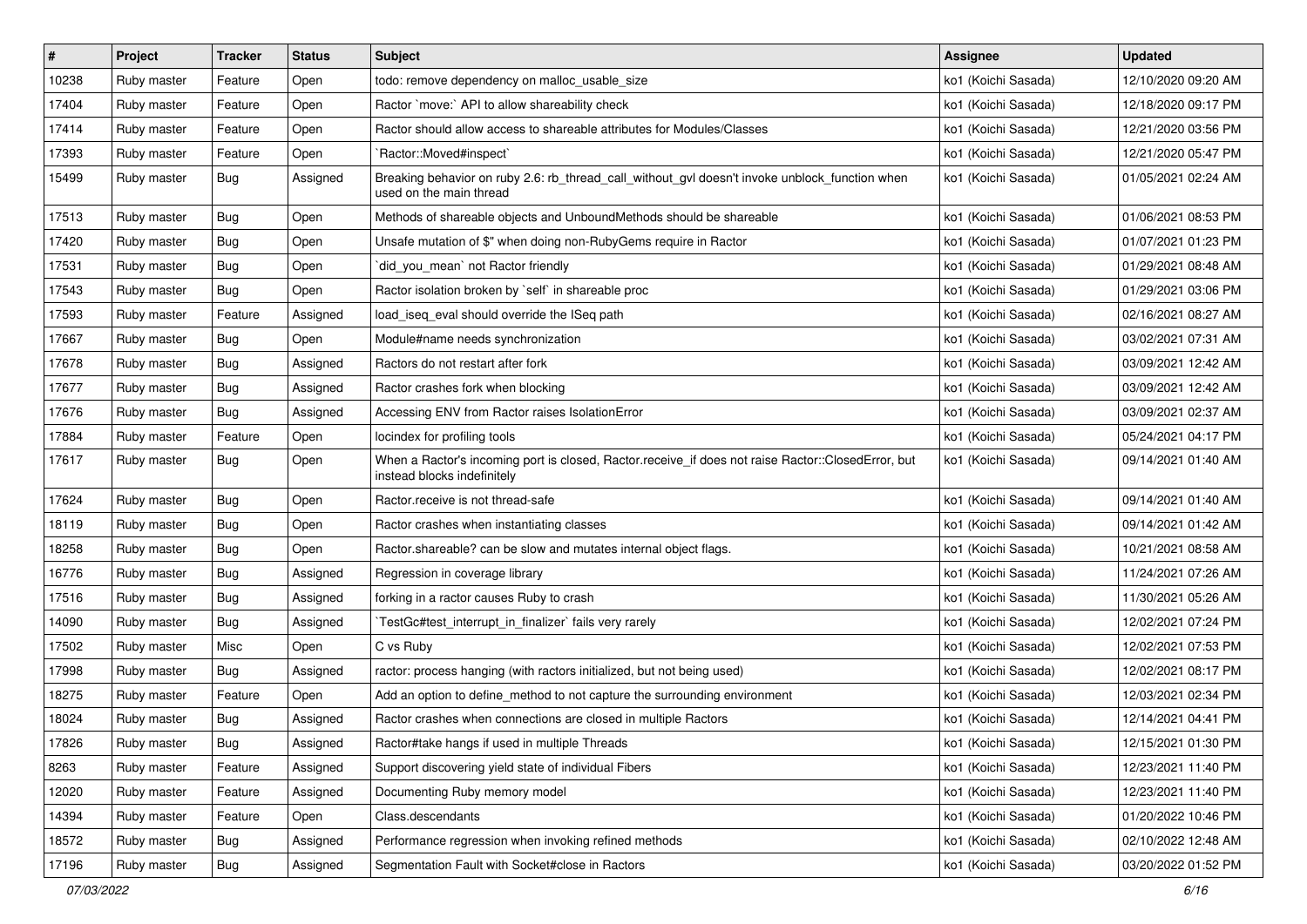| $\vert$ # | Project     | <b>Tracker</b> | <b>Status</b> | <b>Subject</b>                                                                                  | <b>Assignee</b>                     | <b>Updated</b>      |
|-----------|-------------|----------------|---------------|-------------------------------------------------------------------------------------------------|-------------------------------------|---------------------|
| 18553     | Ruby master | Bug            | Open          | Memory leak on compiling method call with kwargs                                                | ko1 (Koichi Sasada)                 | 03/23/2022 09:34 PM |
| 17363     | Ruby master | Feature        | Assigned      | Timeouts                                                                                        | ko1 (Koichi Sasada)                 | 05/14/2022 09:06 AM |
| 18464     | Ruby master | Bug            | Assigned      | RUBY_INTERNAL_EVENT_NEWOBJ tracepoint causes an interpreter crash when combined with<br>Ractors | ko1 (Koichi Sasada)                 | 06/08/2022 08:25 AM |
| 14607     | Ruby master | Bug            | Assigned      | Fix use of the rb_profile_frames start parameter                                                | ko1 (Koichi Sasada)                 | 06/09/2022 06:12 AM |
| 18886     | Ruby master | Bug            | Open          | Struct aref and aset don't trigger any tracepoints.                                             | ko1 (Koichi Sasada)                 | 06/29/2022 06:05 AM |
| 17679     | Ruby master | Bug            | Assigned      | Ractor incoming channel can consume unlimited resources                                         | ko1 (Koichi Sasada)                 | 06/30/2022 10:49 AM |
| 11269     | Ruby master | <b>Bug</b>     | Assigned      | ruby_init_setproctitle() should be called before require_libraries()                            | kosaki (Motohiro KOSAKI)            | 06/17/2015 03:01 AM |
| 4464      | Ruby master | Feature        | Assigned      | [PATCH] add Fcntl::Flock object for easier use of POSIX file locks                              | kosaki (Motohiro KOSAKI)            | 12/25/2017 06:14 PM |
| 7086      | Ruby master | Feature        | Assigned      | Condition Variable#wait has meaningless return value                                            | kosaki (Motohiro KOSAKI)            | 12/25/2017 06:15 PM |
| 13697     | Ruby master | Feature        | Open          | [PATCH]: futex based thread primitives                                                          | kosaki (Motohiro KOSAKI)            | 01/28/2018 11:41 PM |
| 17478     | Ruby master | Bug            | Assigned      | Ruby3.0 is slower than Ruby2.7.2 when parsing a large CSV file                                  | kou (Kouhei Sutou)                  | 11/24/2021 05:12 AM |
| 18034     | Ruby master | Bug            | Assigned      | Segmentation fault fiddle with `--enable-bundled-libffi` and macOS                              | kou (Kouhei Sutou)                  | 11/30/2021 07:39 AM |
| 7859      | Ruby master | Bug            | Assigned      | Readline: Incorrect arrow key behavior in vi_editing_mode insert mode with Readline 6.2         | kouji (Kouji Takao)                 | 12/25/2017 06:15 PM |
| 8782      | Ruby master | Bug            | Assigned      | Don't set rl_getc_function on editline                                                          | kouji (Kouji Takao)                 | 01/05/2018 09:00 PM |
| 15918     | Ruby master | Feature        | Open          | Pattern matching for Set                                                                        | ktsj (Kazuki Tsujimoto)             | 07/29/2019 08:12 AM |
| 15881     | Ruby master | Feature        | Open          | Optimize deconstruct in pattern matching                                                        | ktsj (Kazuki Tsujimoto)             | 12/25/2019 04:28 AM |
| 17355     | Ruby master | Feature        | Assigned      | Using same set of names in or-patterns (pattern matching with $Foo(x)   Bar(x)$ )               | ktsj (Kazuki Tsujimoto)             | 09/13/2021 09:11 AM |
| 18408     | Ruby master | Feature        | Assigned      | Allow pattern match to set instance variables                                                   | ktsj (Kazuki Tsujimoto)             | 01/26/2022 07:07 PM |
| 18773     | Ruby master | Feature        | Assigned      | deconstruct to receive a range                                                                  | ktsj (Kazuki Tsujimoto)             | 07/03/2022 06:04 PM |
| 4247      | Ruby master | Feature        | Assigned      | New features for Array#sample, Array#choice                                                     | mame (Yusuke Endoh)                 | 12/25/2017 06:14 PM |
| 14244     | Ruby master | Feature        | Open          | Better error messages for scripts with non-matching end statements                              | mame (Yusuke Endoh)                 | 11/29/2018 08:57 AM |
| 18194     | Ruby master | Feature        | Open          | No easy way to format exception messages per thread/fiber scheduler context.                    | mame (Yusuke Endoh)                 | 09/29/2021 10:10 AM |
| 18564     | Ruby master | Feature        | Open          | Add Exception#detailed_message                                                                  | mame (Yusuke Endoh)                 | 02/01/2022 08:06 PM |
| 8223      | Ruby master | Feature        | Open          | Make Matrix more omnivorous.                                                                    | marcandre (Marc-Andre<br>Lafortune) | 04/09/2013 03:42 AM |
| 12676     | Ruby master | Feature        | Assigned      | Significant performance increase, and code conciseness, for prime_division method in prime.rb   | marcandre (Marc-Andre<br>Lafortune) | 11/18/2016 03:46 PM |
| 9347      | Ruby master | Feature        | Open          | Accept non callable argument to detect                                                          | marcandre (Marc-Andre<br>Lafortune) | 01/05/2018 09:00 PM |
| 15815     | Ruby master | Feature        | Open          | Add option to raise NoMethodError for OpenStruct                                                | marcandre (Marc-Andre<br>Lafortune) | 09/28/2020 02:11 AM |
| 8232      | Ruby master | Feature        | Open          | Rudiments of abstract algebra in Ruby                                                           | matz (Yukihiro Matsumoto)           | 04/09/2013 01:47 AM |
| 8478      | Ruby master | Feature        | Open          | The hash returned by Enumerable#group_by should have an empty array for its default value       | matz (Yukihiro Matsumoto)           | 06/04/2013 03:56 PM |
| 8663      | Ruby master | Feature        | Open          | Officialy alias ArgumentError to ArgError                                                       | matz (Yukihiro Matsumoto)           | 08/09/2013 07:42 PM |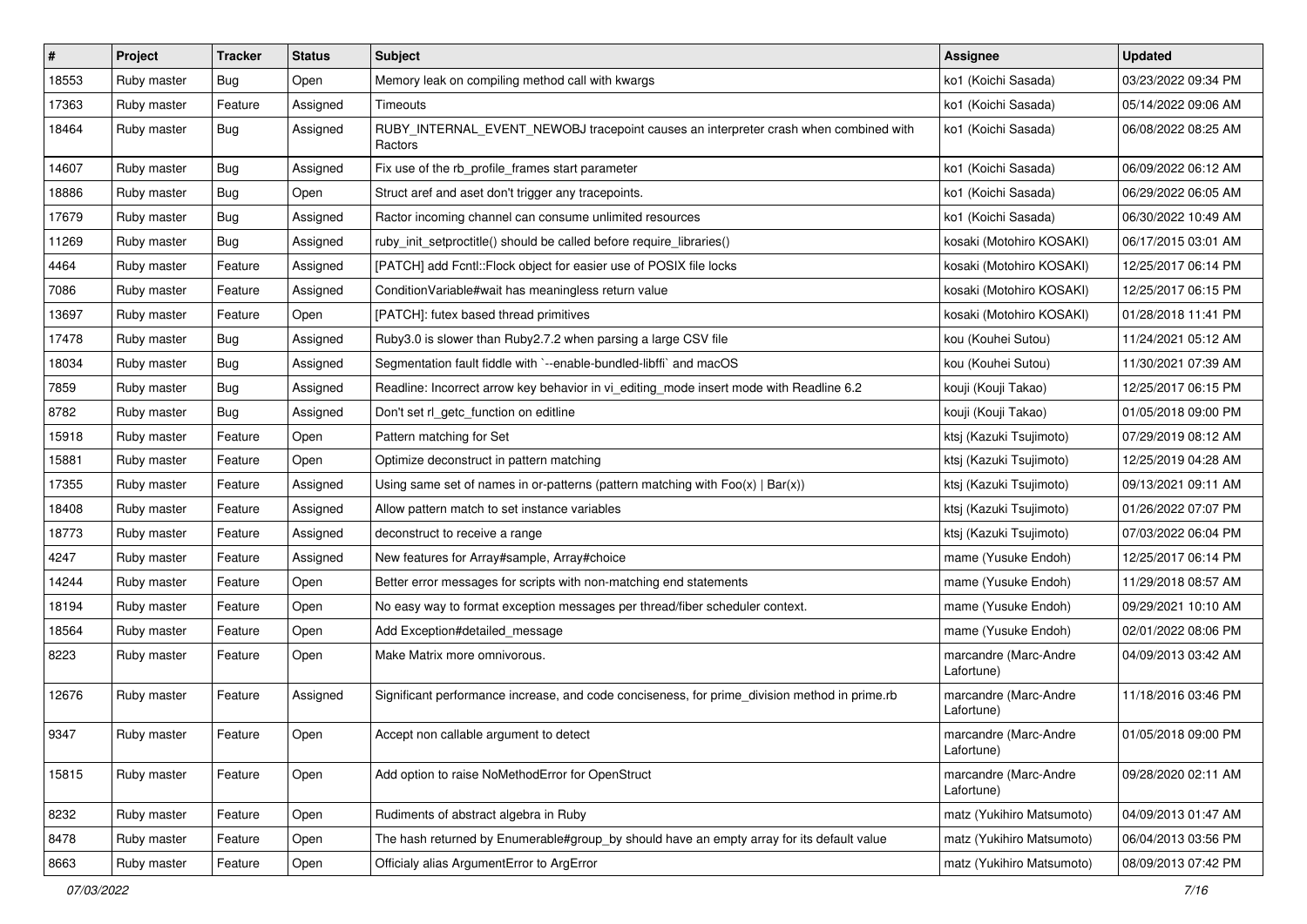| $\pmb{\#}$ | Project     | <b>Tracker</b> | <b>Status</b> | <b>Subject</b>                                                                                                         | <b>Assignee</b>           | <b>Updated</b>      |
|------------|-------------|----------------|---------------|------------------------------------------------------------------------------------------------------------------------|---------------------------|---------------------|
| 9070       | Ruby master | Feature        | Open          | Introduce `---` as synonym of `end` keyword                                                                            | matz (Yukihiro Matsumoto) | 11/02/2013 03:23 AM |
| 9768       | Ruby master | Feature        | Assigned      | Method that is visible only within a certain module/class                                                              | matz (Yukihiro Matsumoto) | 04/25/2014 06:43 AM |
| 10404      | Ruby master | Feature        | Open          | Allow individual finalizers to be removed with ObjectSpace.undefine_finalizer                                          | matz (Yukihiro Matsumoto) | 10/20/2014 08:14 AM |
| 9816       | Ruby master | Feature        | Assigned      | 00000000000000000000                                                                                                   | matz (Yukihiro Matsumoto) | 10/28/2014 08:29 AM |
| 10574      | Ruby master | Feature        | Open          | Add String#Ichomp and String.Ichomp!                                                                                   | matz (Yukihiro Matsumoto) | 12/15/2014 04:34 PM |
| 10481      | Ruby master | Feature        | Assigned      | Add "if" and "unless" clauses to rescue statements                                                                     | matz (Yukihiro Matsumoto) | 01/18/2015 02:46 PM |
| 11028      | Ruby master | Feature        | Assigned      | standalone running single file (zipped archives of ruby code) running **without installation** using<br>"gem install " | matz (Yukihiro Matsumoto) | 04/04/2015 01:44 AM |
| 11122      | Ruby master | Feature        | Open          | exception-free non-blocking Queue/SizedQueue operations                                                                | matz (Yukihiro Matsumoto) | 05/06/2015 08:53 PM |
| 11307      | Ruby master | Feature        | Open          | exception-free non-blocking Queue#pop                                                                                  | matz (Yukihiro Matsumoto) | 06/25/2015 11:06 PM |
| 11390      | Ruby master | Feature        | Open          | Allow symbols starting with numbers                                                                                    | matz (Yukihiro Matsumoto) | 08/14/2015 05:23 AM |
| 11518      | Ruby master | Feature        | Open          | Queue enhancement - promote! and promote_all!                                                                          | matz (Yukihiro Matsumoto) | 09/17/2015 08:40 PM |
| 11517      | Ruby master | Feature        | Open          | Queue enhancement - conditional pop                                                                                    | matz (Yukihiro Matsumoto) | 09/17/2015 09:02 PM |
| 10541      | Ruby master | Misc           | Open          | Remove shorthand string interpolation syntax                                                                           | matz (Yukihiro Matsumoto) | 10/08/2015 05:44 PM |
| 8839       | Ruby master | Feature        | Assigned      | Class and module should return the class or module that was opened                                                     | matz (Yukihiro Matsumoto) | 12/28/2015 08:36 AM |
| 11181      | Ruby master | Feature        | Open          | Add a line directive to Ruby                                                                                           | matz (Yukihiro Matsumoto) | 01/26/2016 02:04 AM |
| 11704      | Ruby master | Bug            | Assigned      | Refinements only get "used" once in loop                                                                               | matz (Yukihiro Matsumoto) | 04/14/2016 02:45 AM |
| 12244      | Ruby master | Feature        | Open          | Add a way to 'integer - integer % num'                                                                                 | matz (Yukihiro Matsumoto) | 05/17/2016 06:05 AM |
| 7314       | Ruby master | Feature        | Assigned      | Convert Proc to Lambda doesn't work in MRI                                                                             | matz (Yukihiro Matsumoto) | 05/21/2016 09:15 AM |
| 11735      | Ruby master | Feature        | Open          | Porting String#squish and String#squish! from Ruby on Rails' Active Support                                            | matz (Yukihiro Matsumoto) | 06/24/2016 08:02 AM |
| 6842       | Ruby master | Feature        | Assigned      | Add Optional Arguments to String#strip                                                                                 | matz (Yukihiro Matsumoto) | 08/24/2016 05:50 AM |
| 9704       | Ruby master | Feature        | Open          | Refinements as files instead of modules                                                                                | matz (Yukihiro Matsumoto) | 10/11/2016 06:36 PM |
| 12813      | Ruby master | Feature        | Assigned      | Calling chunk_while, slice_after, slice_before, slice_when with no block                                               | matz (Yukihiro Matsumoto) | 12/06/2016 12:58 PM |
| 14128      | Ruby master | Feature        | Open          | Introduce Hash#delete default value                                                                                    | matz (Yukihiro Matsumoto) | 11/25/2017 04:41 PM |
| 4514       | Ruby master | Feature        | Assigned      | #deep_clone and #deep_dup for Objects                                                                                  | matz (Yukihiro Matsumoto) | 12/25/2017 06:14 PM |
| 4521       | Ruby master | Feature        | Assigned      | NoMethodError#message may take very long to execute                                                                    | matz (Yukihiro Matsumoto) | 12/25/2017 06:14 PM |
| 4592       | Ruby master | Feature        | Assigned      | Tempfile0000000                                                                                                        | matz (Yukihiro Matsumoto) | 12/25/2017 06:14 PM |
| 4818       | Ruby master | Feature        | Assigned      | Add method marshalable?                                                                                                | matz (Yukihiro Matsumoto) | 12/25/2017 06:15 PM |
| 5064       | Ruby master | Feature        | Assigned      | HTTP user-agent class                                                                                                  | matz (Yukihiro Matsumoto) | 12/25/2017 06:15 PM |
| 5389       | Ruby master | Feature        | Assigned      | New method Enumerator#iterate                                                                                          | matz (Yukihiro Matsumoto) | 12/25/2017 06:15 PM |
| 5445       | Ruby master | Feature        | Assigned      | Need RUBYOPT - r before ARGV - r                                                                                       | matz (Yukihiro Matsumoto) | 12/25/2017 06:15 PM |
| 5558       | Ruby master | Feature        | Assigned      | String#% strange arity errors                                                                                          | matz (Yukihiro Matsumoto) | 12/25/2017 06:15 PM |
| 5582       | Ruby master | Feature        | Assigned      | Allow clone of singleton methods on a BasicObject                                                                      | matz (Yukihiro Matsumoto) | 12/25/2017 06:15 PM |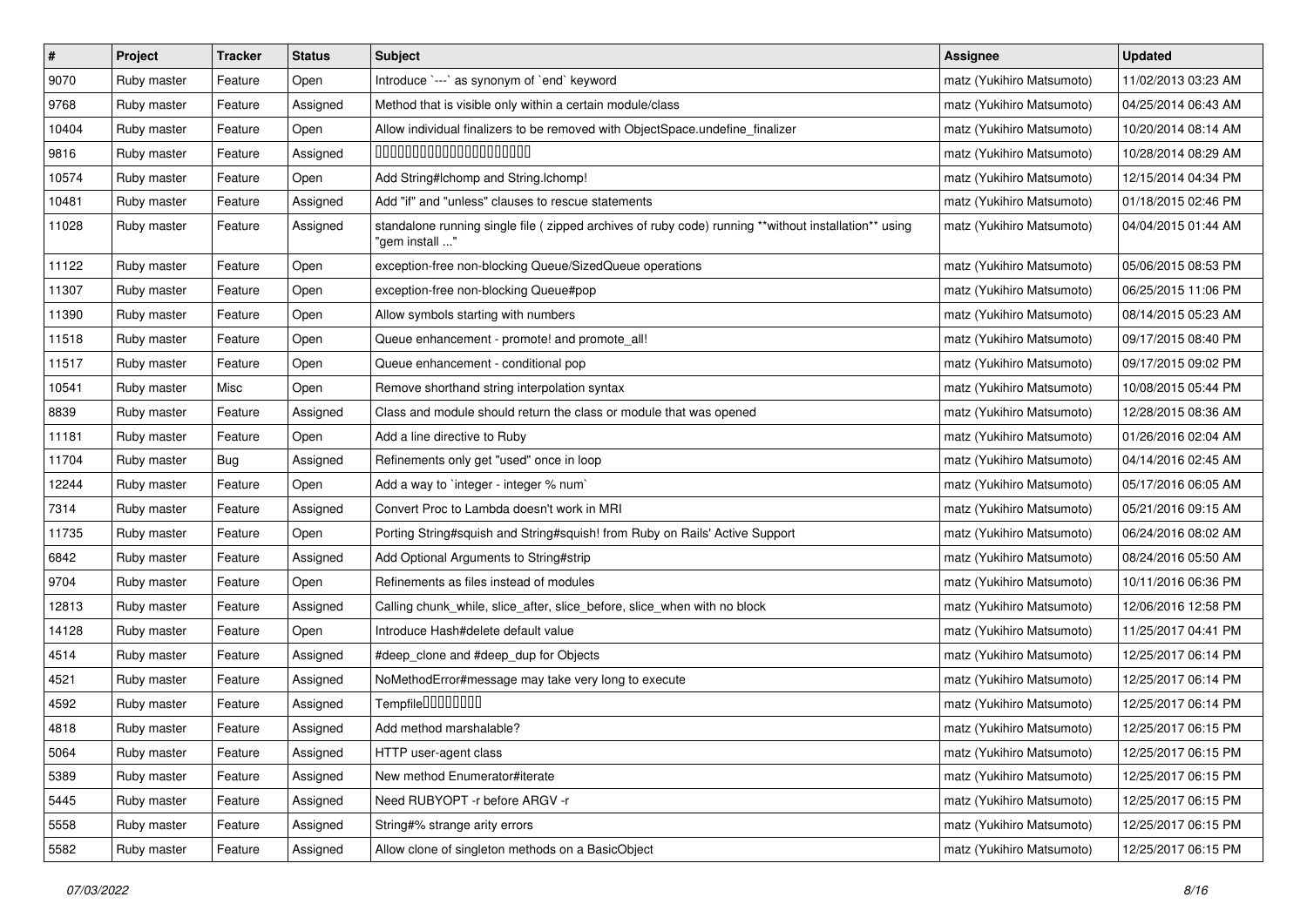| $\vert$ # | Project     | <b>Tracker</b> | <b>Status</b> | <b>Subject</b>                                                                             | <b>Assignee</b>           | <b>Updated</b>      |
|-----------|-------------|----------------|---------------|--------------------------------------------------------------------------------------------|---------------------------|---------------------|
| 5643      | Ruby master | Feature        | Assigned      | require/load options and binding option                                                    | matz (Yukihiro Matsumoto) | 12/25/2017 06:15 PM |
| 5741      | Ruby master | Feature        | Assigned      | Secure Erasure of Passwords                                                                | matz (Yukihiro Matsumoto) | 12/25/2017 06:15 PM |
| 5749      | Ruby master | Feature        | Assigned      | new method String#match_all needed                                                         | matz (Yukihiro Matsumoto) | 12/25/2017 06:15 PM |
| 5970      | Ruby master | Feature        | Assigned      | Add Enumerable#join with same semantics as Array#join                                      | matz (Yukihiro Matsumoto) | 12/25/2017 06:15 PM |
| 6277      | Ruby master | Feature        | Assigned      | Hash#convert_key                                                                           | matz (Yukihiro Matsumoto) | 12/25/2017 06:15 PM |
| 6293      | Ruby master | Feature        | Assigned      | new queue / blocking queues                                                                | matz (Yukihiro Matsumoto) | 12/25/2017 06:15 PM |
| 6317      | Ruby master | Feature        | Assigned      | Range#cover?000000Range00000000000000000000                                                | matz (Yukihiro Matsumoto) | 12/25/2017 06:15 PM |
| 6337      | Ruby master | Feature        | Assigned      | FileUtils#sync                                                                             | matz (Yukihiro Matsumoto) | 12/25/2017 06:15 PM |
| 6354      | Ruby master | Feature        | Assigned      | Remove escape (break/return/redo/next support) from class/module scope                     | matz (Yukihiro Matsumoto) | 12/25/2017 06:15 PM |
| 6376      | Ruby master | Feature        | Assigned      | Feature lookup and checking if feature is loaded                                           | matz (Yukihiro Matsumoto) | 12/25/2017 06:15 PM |
| 6413      | Ruby master | Feature        | Assigned      | Make Dir.entries default to Dir.entries(Dir.pwd)                                           | matz (Yukihiro Matsumoto) | 12/25/2017 06:15 PM |
| 6445      | Ruby master | Feature        | Assigned      | request for default length/position on string index                                        | matz (Yukihiro Matsumoto) | 12/25/2017 06:15 PM |
| 6611      | Ruby master | Feature        | Assigned      | Comments requested on implementation of set_parse_func                                     | matz (Yukihiro Matsumoto) | 12/25/2017 06:15 PM |
| 6641      | Ruby master | Feature        | Open          | Hash.auto constructor                                                                      | matz (Yukihiro Matsumoto) | 12/25/2017 06:15 PM |
| 6648      | Ruby master | Feature        | Assigned      | Provide a standard API for retrieving all command-line flags passed to Ruby                | matz (Yukihiro Matsumoto) | 12/25/2017 06:15 PM |
| 6671      | Ruby master | Feature        | Assigned      | File.split_all and File.split_root                                                         | matz (Yukihiro Matsumoto) | 12/25/2017 06:15 PM |
| 6802      | Ruby master | Feature        | Assigned      | String#scan should have equivalent yielding MatchData                                      | matz (Yukihiro Matsumoto) | 12/25/2017 06:15 PM |
| 6811      | Ruby master | Feature        | Assigned      | File, Dir and FileUtils should have bang-versions of singleton methods that fails silently | matz (Yukihiro Matsumoto) | 12/25/2017 06:15 PM |
| 6817      | Ruby master | Feature        | Open          | Partial application                                                                        | matz (Yukihiro Matsumoto) | 12/25/2017 06:15 PM |
| 7087      | Ruby master | Feature        | Assigned      | ::ConditionVariable#wait does not work with Monitor because Monitor#sleep does not exist   | matz (Yukihiro Matsumoto) | 12/25/2017 06:15 PM |
| 7121      | Ruby master | Feature        | Assigned      | Extending the use of `require'                                                             | matz (Yukihiro Matsumoto) | 12/25/2017 06:15 PM |
| 7132      | Ruby master | Feature        | Assigned      | Alternation between named / ordered method arguments and aliases for method arguments.     | matz (Yukihiro Matsumoto) | 12/25/2017 06:15 PM |
| 7149      | Ruby master | Feature        | Open          | Constant magic for everyone.                                                               | matz (Yukihiro Matsumoto) | 12/25/2017 06:15 PM |
| 7349      | Ruby master | Feature        | Assigned      | Struct#inspect needs more meaningful output                                                | matz (Yukihiro Matsumoto) | 12/25/2017 06:15 PM |
| 7377      | Ruby master | Feature        | Open          | #indetical? as an alias for #equal?                                                        | matz (Yukihiro Matsumoto) | 12/25/2017 06:15 PM |
| 7436      | Ruby master | Feature        | Assigned      | Allow for a "granularity" flag for backtrace_locations                                     | matz (Yukihiro Matsumoto) | 12/25/2017 06:15 PM |
| 7444      | Ruby master | Feature        | Open          | Array#product_set                                                                          | matz (Yukihiro Matsumoto) | 12/25/2017 06:15 PM |
| 7503      | Ruby master | Feature        | Assigned      | make timeout.rb async-interrupt safe by default                                            | matz (Yukihiro Matsumoto) | 12/25/2017 06:15 PM |
| 7548      | Ruby master | Feature        | Open          | <b>Load and Require Callbacks</b>                                                          | matz (Yukihiro Matsumoto) | 12/25/2017 06:15 PM |
| 7604      | Ruby master | Feature        | Open          | Make === comparison operator ability to delegate comparison to an argument                 | matz (Yukihiro Matsumoto) | 12/25/2017 06:15 PM |
| 7611      | Ruby master | Feature        | Open          | Focal method for all loads/requires                                                        | matz (Yukihiro Matsumoto) | 12/25/2017 06:15 PM |
| 7614      | Ruby master | Feature        | Open          | alias_accessor                                                                             | matz (Yukihiro Matsumoto) | 12/25/2017 06:15 PM |
| 7654      | Ruby master | Feature        | Open          | Add optional code block to IO::readlines                                                   | matz (Yukihiro Matsumoto) | 12/25/2017 06:15 PM |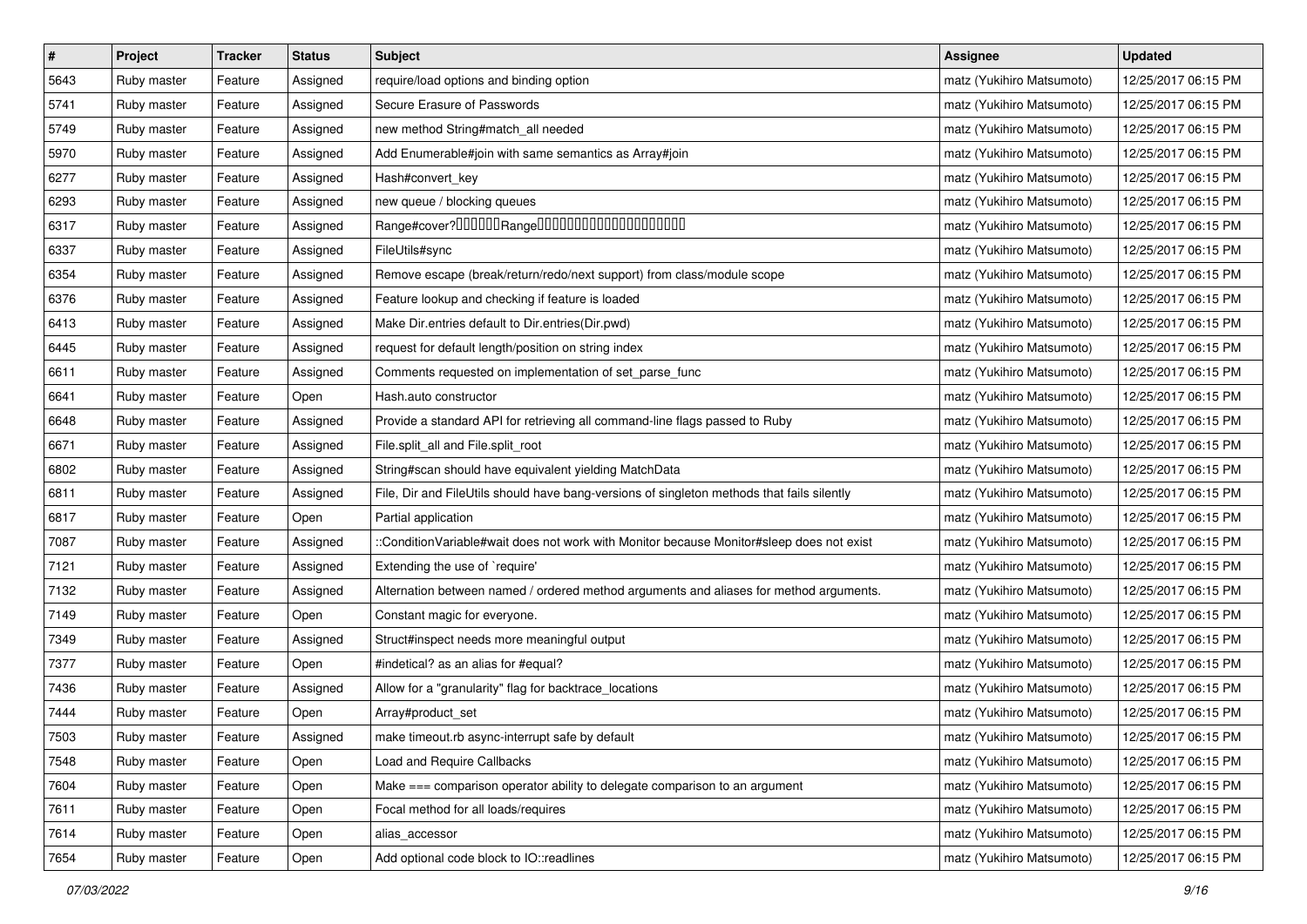| $\pmb{\#}$ | Project     | <b>Tracker</b> | <b>Status</b> | <b>Subject</b>                                                                     | <b>Assignee</b>           | <b>Updated</b>      |
|------------|-------------|----------------|---------------|------------------------------------------------------------------------------------|---------------------------|---------------------|
| 7657       | Ruby master | Feature        | Open          | Array#& doesn't accept Enumerables                                                 | matz (Yukihiro Matsumoto) | 12/25/2017 06:15 PM |
| 7704       | Ruby master | Feature        | Open          | Add a list of enabled (experimental) language features.                            | matz (Yukihiro Matsumoto) | 12/25/2017 06:15 PM |
| 7739       | Ruby master | Feature        | Assigned      | Define Hash#  as Hash#reverse_merge in Rails                                       | matz (Yukihiro Matsumoto) | 12/25/2017 06:15 PM |
| 7795       | Ruby master | Feature        | Open          | Symbol.defined? and/or to_existing_symbol                                          | matz (Yukihiro Matsumoto) | 12/25/2017 06:15 PM |
| 7848       | Ruby master | Feature        | Open          | Restore default state for core ruby objects                                        | matz (Yukihiro Matsumoto) | 12/25/2017 06:15 PM |
| 7876       | Ruby master | Feature        | Open          | Add method for accessing Class from within Singleton Class                         | matz (Yukihiro Matsumoto) | 12/25/2017 06:15 PM |
| 7883       | Ruby master | Feature        | Open          | Add Regex#to_proc                                                                  | matz (Yukihiro Matsumoto) | 12/25/2017 06:15 PM |
| 7914       | Ruby master | Feature        | Open          | Case for local class methods                                                       | matz (Yukihiro Matsumoto) | 12/25/2017 06:15 PM |
| 8016       | Ruby master | Feature        | Assigned      | Alias __FILE__ and __LINE__ as methods                                             | matz (Yukihiro Matsumoto) | 12/25/2017 06:15 PM |
| 8042       | Ruby master | Feature        | Assigned      | Add Addrinfo#socket to create a socket that is not connected or bound              | matz (Yukihiro Matsumoto) | 12/25/2017 06:15 PM |
| 8061       | Ruby master | Feature        | Open          | 000000000000000                                                                    | matz (Yukihiro Matsumoto) | 12/25/2017 06:15 PM |
| 8536       | Ruby master | Feature        | Assigned      | Implement is_numeric? family of methods                                            | matz (Yukihiro Matsumoto) | 12/25/2017 06:15 PM |
| 8850       | Ruby master | Feature        | Assigned      | Convert Rational to decimal string                                                 | matz (Yukihiro Matsumoto) | 12/25/2017 06:15 PM |
| 9043       | Ruby master | Feature        | Open          | Add String#f method as shortcut for #freeze                                        | matz (Yukihiro Matsumoto) | 01/05/2018 09:00 PM |
| 9614       | Ruby master | Feature        | Open          | ordering of non-Hash items which use st_ internally                                | matz (Yukihiro Matsumoto) | 01/05/2018 09:00 PM |
| 8678       | Ruby master | Feature        | Assigned      | Allow invalid string to work with regexp                                           | matz (Yukihiro Matsumoto) | 01/05/2018 09:00 PM |
| 10498      | Ruby master | Feature        | Open          | Make 'loop' yield a counter                                                        | matz (Yukihiro Matsumoto) | 01/05/2018 09:01 PM |
| 5129       | Ruby master | Feature        | Assigned      | Create a core class "FileArray" and make "ARGF" its instance                       | matz (Yukihiro Matsumoto) | 01/23/2018 02:02 PM |
| 4824       | Ruby master | Feature        | Assigned      | Provide method Kernel#executed?                                                    | matz (Yukihiro Matsumoto) | 03/05/2018 04:57 AM |
| 5007       | Ruby master | Feature        | Assigned      | Proc#call_under: Unifying instance_eval and instance_exec                          | matz (Yukihiro Matsumoto) | 04/19/2018 07:57 AM |
| 14760      | Ruby master | Misc           | Open          | cross-thread IO#close semantics                                                    | matz (Yukihiro Matsumoto) | 05/17/2018 08:21 AM |
| 14724      | Ruby master | Feature        | Open          | chains of inequalities                                                             | matz (Yukihiro Matsumoto) | 05/19/2018 01:06 AM |
| 14546      | Ruby master | Feature        | Open          | Hash#delete!                                                                       | matz (Yukihiro Matsumoto) | 05/30/2018 08:24 PM |
| 7580       | Ruby master | Feature        | Assigned      | Range translation                                                                  | matz (Yukihiro Matsumoto) | 06/11/2018 09:51 AM |
| 12306      | Ruby master | Feature        | Open          | Implement String #blank? #present? and improve #strip and family to handle unicode | matz (Yukihiro Matsumoto) | 07/22/2018 10:55 PM |
| 14927      | Ruby master | Feature        | Open          | Loading multiple files at once                                                     | matz (Yukihiro Matsumoto) | 09/18/2018 12:38 AM |
| 5945       | Ruby master | Feature        | Assigned      | Add the ability to mark a at_exit as process-local.                                | matz (Yukihiro Matsumoto) | 10/10/2018 08:29 AM |
| 15112      | Ruby master | Feature        | Open          | Introducing the short form of `STDERR.puts expr.inspect`.                          | matz (Yukihiro Matsumoto) | 10/12/2018 02:02 AM |
| 14397      | Ruby master | Feature        | Assigned      | public, protected and private should return their arguments instead of self        | matz (Yukihiro Matsumoto) | 12/10/2018 07:08 AM |
| 15445      | Ruby master | Feature        | Open          | Reject '.123' in Float() method                                                    | matz (Yukihiro Matsumoto) | 01/10/2019 07:59 AM |
| 15764      | Ruby master | Bug            | Open          | Whitespace and control characters should not be permitted in tokens                | matz (Yukihiro Matsumoto) | 04/22/2019 07:48 AM |
| 15837      | Ruby master | Feature        | Open          | Module#name_components                                                             | matz (Yukihiro Matsumoto) | 05/08/2019 10:29 AM |
| 9123       | Ruby master | Feature        | Open          | Make Numeric#nonzero? behavior consistent with Numeric#zero?                       | matz (Yukihiro Matsumoto) | 06/11/2019 12:55 PM |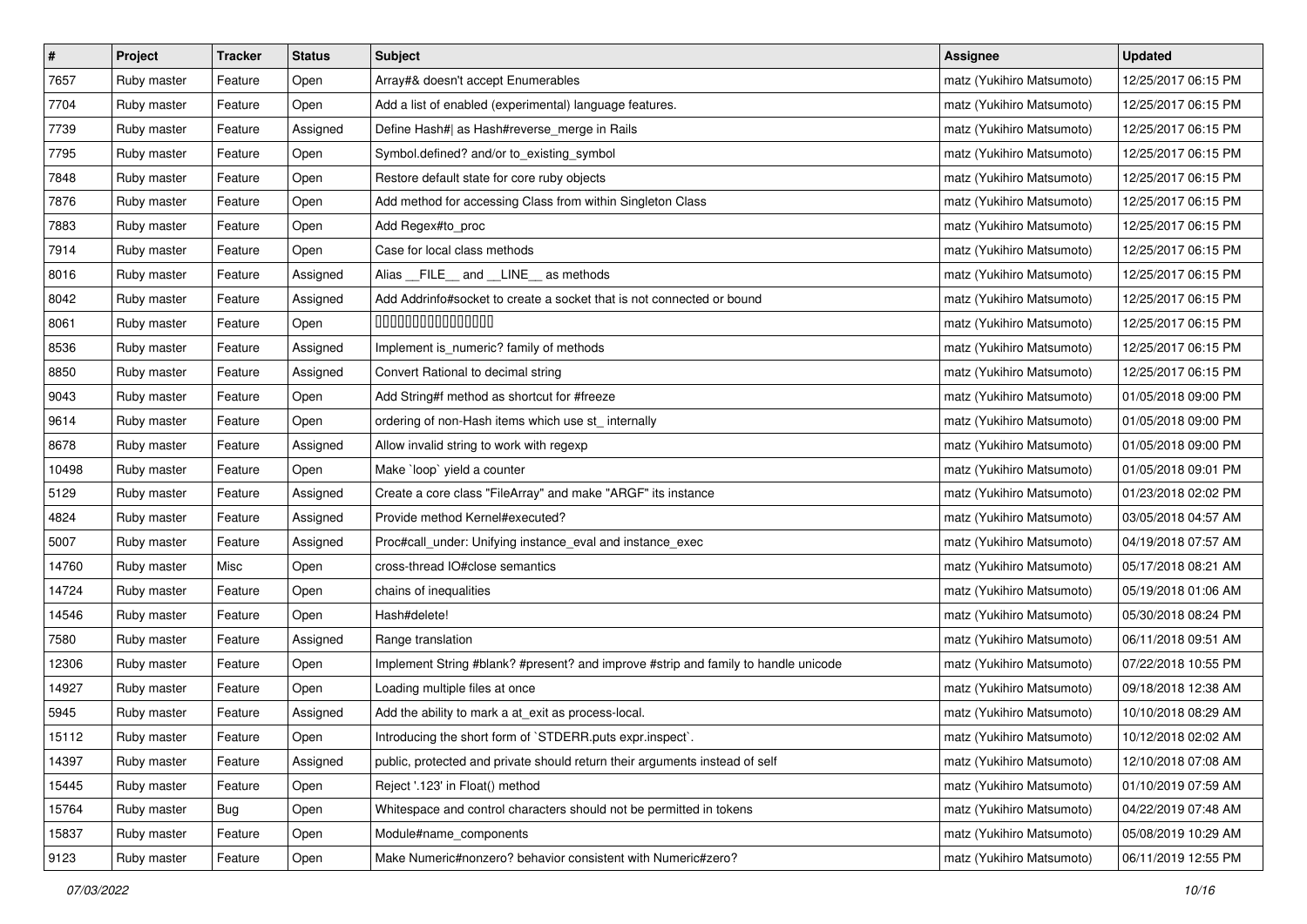| $\pmb{\#}$ | Project     | <b>Tracker</b> | <b>Status</b> | <b>Subject</b>                                                                                                   | <b>Assignee</b>           | <b>Updated</b>      |
|------------|-------------|----------------|---------------|------------------------------------------------------------------------------------------------------------------|---------------------------|---------------------|
| 7702       | Ruby master | Feature        | Open          | Remove Proc#binding                                                                                              | matz (Yukihiro Matsumoto) | 07/15/2019 07:39 PM |
| 15991      | Ruby master | Feature        | Open          | Allow questionmarks in variable names                                                                            | matz (Yukihiro Matsumoto) | 07/30/2019 03:57 AM |
| 4539       | Ruby master | Feature        | Assigned      | Array#zip_with                                                                                                   | matz (Yukihiro Matsumoto) | 11/28/2019 08:23 AM |
| 8804       | Ruby master | Feature        | Open          | ONCE syntax                                                                                                      | matz (Yukihiro Matsumoto) | 01/04/2020 08:26 PM |
| 5781       | Ruby master | Feature        | Assigned      | Query attributes (attribute methods ending in `?` mark)                                                          | matz (Yukihiro Matsumoto) | 01/10/2020 06:34 AM |
| 14609      | Ruby master | Feature        | Open          | Let `Kernel#p` without an argument print the receiver                                                            | matz (Yukihiro Matsumoto) | 02/08/2020 08:43 PM |
| 16630      | Ruby master | Misc           | Assigned      | Deprecate pub/ruby/*snapshot* and use pub/ruby/snapshot/* instead                                                | matz (Yukihiro Matsumoto) | 02/27/2020 09:52 AM |
| 11816      | Ruby master | Feature        | Assigned      | Partial safe navigation operator                                                                                 | matz (Yukihiro Matsumoto) | 04/14/2020 08:02 AM |
| 16894      | Ruby master | Feature        | Open          | Integer division for Ruby 3                                                                                      | matz (Yukihiro Matsumoto) | 05/18/2020 03:41 PM |
| 15277      | Ruby master | Feature        | Open          | at_exec                                                                                                          | matz (Yukihiro Matsumoto) | 05/25/2020 01:09 AM |
| 6596       | Ruby master | Feature        | Assigned      | New method `Array#indexes`                                                                                       | matz (Yukihiro Matsumoto) | 07/29/2020 01:41 AM |
| 6309       | Ruby master | Feature        | Assigned      | Add a reference queue for weak references                                                                        | matz (Yukihiro Matsumoto) | 08/23/2020 09:07 PM |
| 16992      | Ruby master | Feature        | Open          | Sets: officially ordered                                                                                         | matz (Yukihiro Matsumoto) | 09/03/2020 02:08 PM |
| 17279      | Ruby master | Feature        | Open          | Allow a negative step in Range#step with a block                                                                 | matz (Yukihiro Matsumoto) | 10/22/2020 02:23 AM |
| 17288      | Ruby master | Feature        | Open          | Optimize _send_ call with a literal method name                                                                  | matz (Yukihiro Matsumoto) | 10/30/2020 12:17 AM |
| 5456       | Ruby master | Feature        | Assigned      | kernel#syscall() should be removed.                                                                              | matz (Yukihiro Matsumoto) | 12/10/2020 08:46 AM |
| 7546       | Ruby master | Feature        | Open          | Change behavior of `Array#slice` for an argument of `Range` class                                                | matz (Yukihiro Matsumoto) | 12/10/2020 08:49 AM |
| 7644       | Ruby master | Feature        | Assigned      | In refinements, change "using" keyword to a less generic word.                                                   | matz (Yukihiro Matsumoto) | 12/10/2020 08:49 AM |
| 8164       | Ruby master | Feature        | Assigned      | Public/Private                                                                                                   | matz (Yukihiro Matsumoto) | 12/10/2020 08:50 AM |
| 5825       | Ruby master | Feature        | Assigned      | Sweet instance var assignment in the object initializer                                                          | matz (Yukihiro Matsumoto) | 12/10/2020 08:53 AM |
| 6452       | Ruby master | Feature        | Assigned      | Allow extend to override class methods                                                                           | matz (Yukihiro Matsumoto) | 12/10/2020 08:53 AM |
| 6594       | Ruby master | Feature        | Assigned      | Integrated Functor                                                                                               | matz (Yukihiro Matsumoto) | 12/10/2020 08:53 AM |
| 6841       | Ruby master | Feature        | Assigned      | Shorthand for Assigning Return Value of Method to Self                                                           | matz (Yukihiro Matsumoto) | 12/10/2020 08:53 AM |
| 7748       | Ruby master | Feature        | Open          | Contextual send                                                                                                  | matz (Yukihiro Matsumoto) | 12/10/2020 08:53 AM |
| 8229       | Ruby master | Feature        | Open          | extend Hash.include?                                                                                             | matz (Yukihiro Matsumoto) | 12/10/2020 08:53 AM |
| 10489      | Ruby master | Feature        | Open          | Add inherit method for clearer and multiple inheritance                                                          | matz (Yukihiro Matsumoto) | 12/10/2020 08:53 AM |
| 6869       | Ruby master | Feature        | Open          | Do not treat `_` parameter exceptionally                                                                         | matz (Yukihiro Matsumoto) | 12/10/2020 08:58 AM |
| 16461      | Ruby master | Feature        | Assigned      | Proc#using                                                                                                       | matz (Yukihiro Matsumoto) | 12/10/2020 09:10 AM |
| 6810       | Ruby master | Feature        | Assigned      | module A::B; end` is not equivalent to `module A; module B; end; end` with respect to constant<br>lookup (scope) | matz (Yukihiro Matsumoto) | 12/10/2020 09:22 AM |
| 8948       | Ruby master | Feature        | Assigned      | Frozen regex                                                                                                     | matz (Yukihiro Matsumoto) | 12/20/2020 07:15 PM |
| 17291      | Ruby master | Feature        | Assigned      | Optimize send call                                                                                               | matz (Yukihiro Matsumoto) | 01/12/2021 05:47 AM |
| 11882      | Ruby master | Feature        | Open          | Map or NamedMap                                                                                                  | matz (Yukihiro Matsumoto) | 01/17/2021 01:31 PM |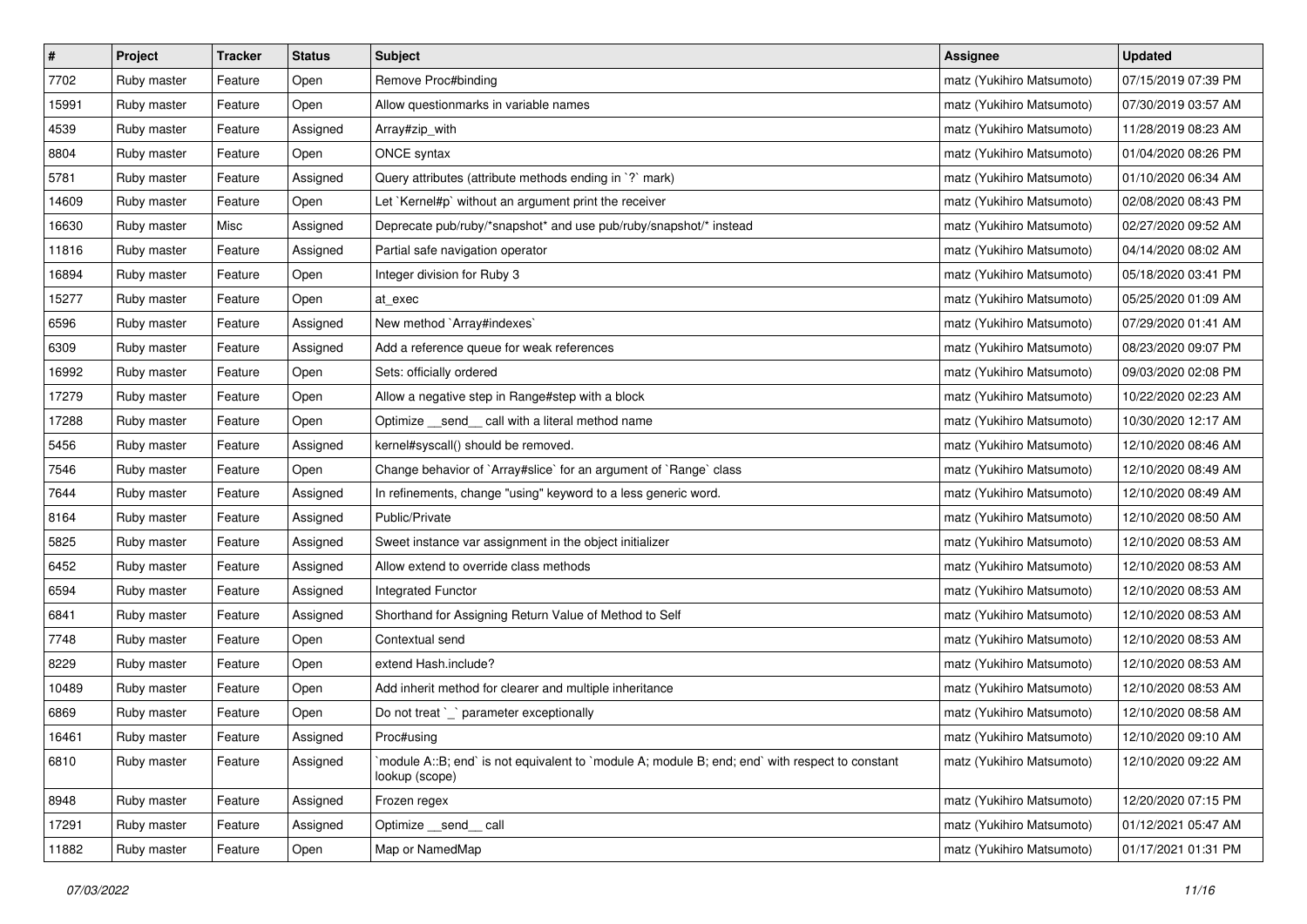| $\vert$ # | Project     | <b>Tracker</b> | <b>Status</b> | Subject                                                                               | <b>Assignee</b>                         | <b>Updated</b>      |
|-----------|-------------|----------------|---------------|---------------------------------------------------------------------------------------|-----------------------------------------|---------------------|
| 17184     | Ruby master | Feature        | Open          | No stdlib function to perform simple string replacement                               | matz (Yukihiro Matsumoto)               | 02/23/2021 09:27 PM |
| 12543     | Ruby master | Feature        | Assigned      | explicit tail call syntax: foo() then return                                          | matz (Yukihiro Matsumoto)               | 04/18/2021 03:02 PM |
| 17830     | Ruby master | Feature        | Open          | Add Integer#previous and Integer#prev                                                 | matz (Yukihiro Matsumoto)               | 04/27/2021 11:35 PM |
| 13129     | Ruby master | Feature        | Assigned      | Refinements cannot refine method_missing and respond_to_missing?                      | matz (Yukihiro Matsumoto)               | 07/03/2021 10:45 PM |
| 10287     | Ruby master | Feature        | Open          | rename COLON3 to COLON2_HEAD.                                                         | matz (Yukihiro Matsumoto)               | 07/27/2021 09:34 AM |
| 10549     | Ruby master | Feature        | Open          | Deprecate each_with_index and each_with_object in favor of with_index and with_object | matz (Yukihiro Matsumoto)               | 07/27/2021 11:09 AM |
| 15192     | Ruby master | Feature        | Open          | Introduce a new "shortcut assigning" syntax to convenient setup instance variables    | matz (Yukihiro Matsumoto)               | 12/14/2021 06:42 PM |
| 17785     | Ruby master | Feature        | Open          | Allow named parameters to be keywords                                                 | matz (Yukihiro Matsumoto)               | 12/17/2021 06:10 PM |
| 6308      | Ruby master | Feature        | Assigned      | Eliminate delegation from WeakRef                                                     | matz (Yukihiro Matsumoto)               | 12/23/2021 11:40 PM |
| 8271      | Ruby master | Feature        | Assigned      | Proposal for moving to a more visible, formal process for feature requests            | matz (Yukihiro Matsumoto)               | 12/23/2021 11:40 PM |
| 9023      | Ruby master | Feature        | Assigned      | Array#tail                                                                            | matz (Yukihiro Matsumoto)               | 12/23/2021 11:40 PM |
| 11627     | Ruby master | Feature        | Open          | make `nonzero` an alias of `nonzero?`                                                 | matz (Yukihiro Matsumoto)               | 12/23/2021 11:43 PM |
| 12019     | Ruby master | Feature        | Open          | Better low-level support for writing concurrent libraries                             | matz (Yukihiro Matsumoto)               | 12/23/2021 11:43 PM |
| 14982     | Ruby master | Feature        | Open          | Improve namespace system in ruby to avoiding top-level names chaos                    | matz (Yukihiro Matsumoto)               | 12/31/2021 05:39 PM |
| 16986     | Ruby master | Feature        | Open          | Anonymous Struct literal                                                              | matz (Yukihiro Matsumoto)               | 01/15/2022 04:57 PM |
| 17849     | Ruby master | Feature        | Open          | Fix Timeout timeout so that it can be used in threaded Web servers                    | matz (Yukihiro Matsumoto)               | 04/10/2022 06:26 AM |
| 16495     | Ruby master | Feature        | Open          | Inconsistent quotes in error messages                                                 | matz (Yukihiro Matsumoto)               | 06/15/2022 04:21 PM |
| 18159     | Ruby master | Feature        | Open          | Integrate functionality of dead_end gem into Ruby                                     | matz (Yukihiro Matsumoto)               | 06/17/2022 02:06 PM |
| 15330     | Ruby master | Feature        | Open          | autoload_relative                                                                     | matz (Yukihiro Matsumoto)               | 06/19/2022 11:25 PM |
| 18439     | Ruby master | Feature        | Open          | Support YJIT for VC++                                                                 | maximecb (Maxime<br>Chevalier-Boisvert) | 01/10/2022 11:29 PM |
| 10782     | Ruby master | Feature        | Assigned      | Patch: Add constants for BigDecimal for ZERO, ONE, TEN                                | mrkn (Kenta Murata)                     | 05/21/2015 08:13 AM |
| 5133      | Ruby master | Feature        | Assigned      | Array#unzip as an alias of Array#transpose                                            | mrkn (Kenta Murata)                     | 12/25/2017 06:15 PM |
| 5310      | Ruby master | Feature        | Assigned      | Integral objects                                                                      | mrkn (Kenta Murata)                     | 12/25/2017 06:15 PM |
| 6857      | Ruby master | Feature        | Assigned      | bigdecimal/math BigMath.E/BigMath.exp R. P. Feynman inspired optimization             | mrkn (Kenta Murata)                     | 12/25/2017 06:15 PM |
| 6973      | Ruby master | Feature        | Assigned      | Add an #integral? method to Numeric to test for whole-number values                   | mrkn (Kenta Murata)                     | 12/25/2017 06:15 PM |
| 7321      | Ruby master | Feature        | Assigned      | Newton.#nsolve 00 2 0000000000                                                        | mrkn (Kenta Murata)                     | 12/25/2017 06:15 PM |
| 8295      | Ruby master | Feature        | Assigned      | Float I Rational 0000000000000 BigDecimal 0000000                                     | mrkn (Kenta Murata)                     | 12/25/2017 06:15 PM |
| 5179      | Ruby master | Bug            | Assigned      | Complex#rationalize and to_r with approximate zeros                                   | mrkn (Kenta Murata)                     | 01/17/2020 03:00 AM |
| 16350     | Ruby master | Feature        | Assigned      | ArithmeticSequence#member? can result in infinite loop                                | mrkn (Kenta Murata)                     | 05/29/2020 10:26 PM |
| 14476     | Ruby master | Feature        | Assigned      | Adding same_all? for checking whether all items in an Array are same                  | mrkn (Kenta Murata)                     | 08/28/2020 01:10 PM |
| 17339     | Ruby master | Feature        | Assigned      | Semantic grouping with BigDecimal#to_s                                                | mrkn (Kenta Murata)                     | 12/20/2021 12:39 PM |
| 18677     | Ruby master | <b>Bug</b>     | Assigned      | BigDecimal#power (**) returns FloatDomainError when passing an infinite parameter     | mrkn (Kenta Murata)                     | 04/20/2022 02:04 AM |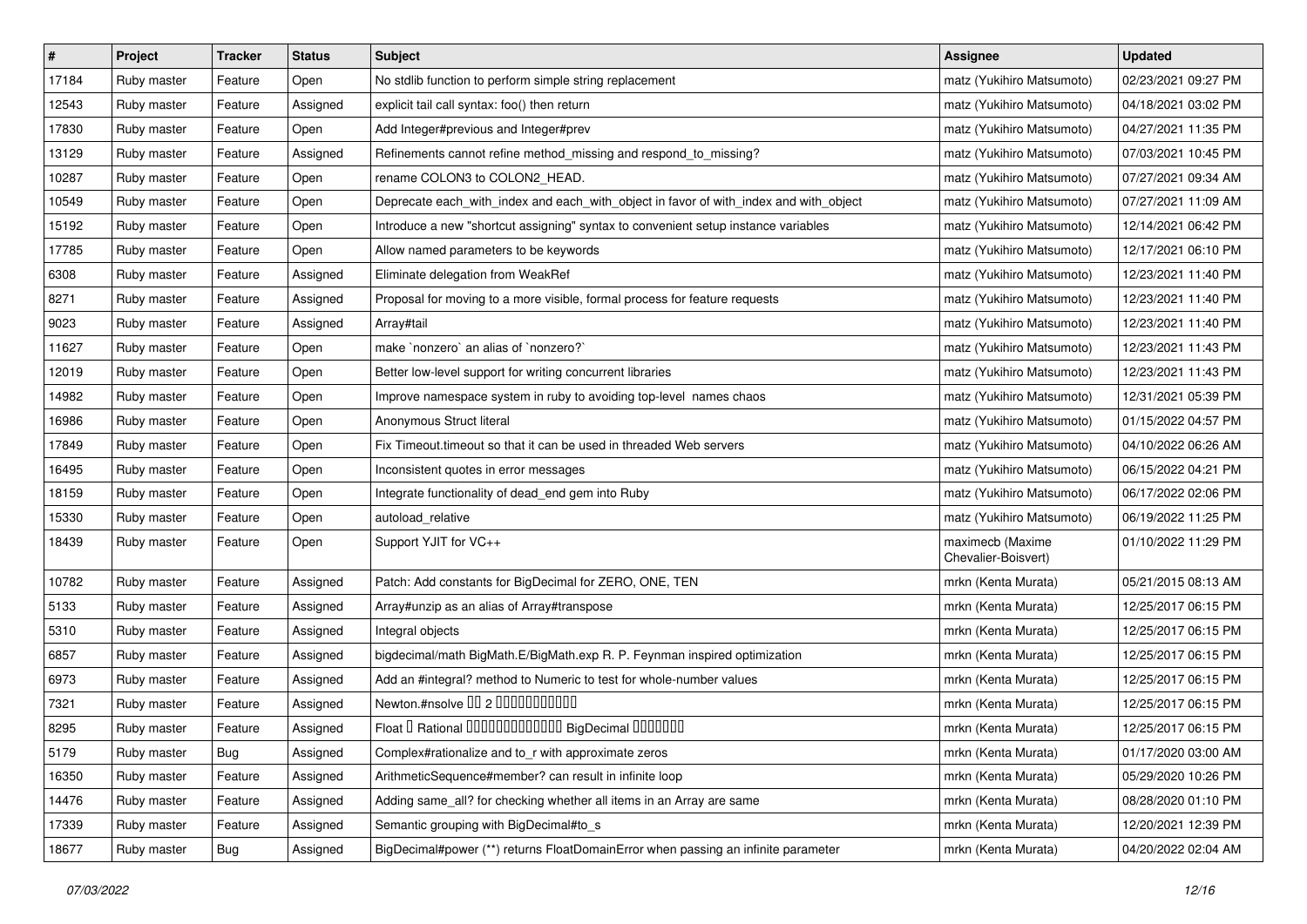| $\pmb{\#}$ | Project     | <b>Tracker</b> | <b>Status</b> | <b>Subject</b>                                                                                               | <b>Assignee</b>         | <b>Updated</b>      |
|------------|-------------|----------------|---------------|--------------------------------------------------------------------------------------------------------------|-------------------------|---------------------|
| 5654       | Ruby master | Feature        | Assigned      | Introduce global lock to avoid concurrent require                                                            | nahi (Hiroshi Nakamura) | 12/25/2017 06:15 PM |
| 10628      | Ruby master | Misc           | Open          | Peformance of URI module                                                                                     | naruse (Yui NARUSE)     | 12/26/2014 04:08 PM |
| 6265       | Ruby master | Feature        | Assigned      | Remove 'useless' 'concatenation' syntax                                                                      | naruse (Yui NARUSE)     | 08/10/2016 02:36 AM |
| 13221      | Ruby master | Feature        | Assigned      | [PATCH] gems/bundled_gems: add "curses" RubyGem                                                              | naruse (Yui NARUSE)     | 09/25/2017 06:32 PM |
| 5461       | Ruby master | Feature        | Assigned      | Add pipelining to Net::HTTP                                                                                  | naruse (Yui NARUSE)     | 12/25/2017 06:15 PM |
| 7892       | Ruby master | Bug            | Open          | MIME encoding bug of NKF.nkf                                                                                 | naruse (Yui NARUSE)     | 12/25/2017 06:15 PM |
| 9020       | Ruby master | Feature        | Assigned      | Net::HTTPResponse predicate/query methods                                                                    | naruse (Yui NARUSE)     | 12/25/2017 06:15 PM |
| 15007      | Ruby master | Misc           | Open          | Let all Init_xxx and extension APIs frequently called from init code paths be considered cold                | naruse (Yui NARUSE)     | 12/06/2018 11:05 AM |
| 11526      | Ruby master | <b>Bug</b>     | Assigned      | Streaming HTTP requests are not idempotent and should not be retried                                         | naruse (Yui NARUSE)     | 07/01/2019 09:16 PM |
| 5764       | Ruby master | Feature        | Assigned      | Net::HTTP should assume HTTP/0.9 on unexpected responses                                                     | naruse (Yui NARUSE)     | 07/15/2019 05:06 PM |
| 15940      | Ruby master | Feature        | Open          | Coerce symbols internal fstrings in UTF8 rather than ASCII to better share memory with string literals       | naruse (Yui NARUSE)     | 07/30/2019 04:17 AM |
| 15931      | Ruby master | Feature        | Open          | encoding for CESU-8                                                                                          | naruse (Yui NARUSE)     | 12/20/2019 05:42 AM |
| 16559      | Ruby master | Feature        | Open          | Net::HTTP#request injects "Connection: close" header if #started? is false, wasting HTTP server<br>resources | naruse (Yui NARUSE)     | 05/28/2020 07:37 PM |
| 17111      | Ruby master | Feature        | Assigned      | Improve performance of Net::HTTPHeader#set_form by 40%                                                       | naruse (Yui NARUSE)     | 08/10/2020 05:36 AM |
| 17638      | Ruby master | Feature        | Assigned      | Support backtracing with the libbacktrace library                                                            | naruse (Yui NARUSE)     | 03/05/2021 03:40 PM |
| 18371      | Ruby master | Misc           | Assigned      | Release branches (release information in general)                                                            | naruse (Yui NARUSE)     | 03/23/2022 10:32 PM |
| 8449       | Ruby master | Feature        | Open          | Array#ary plus always returns an array                                                                       | nobu (Nobuyoshi Nakada) | 06/02/2013 04:23 PM |
| 8959       | Ruby master | Feature        | Assigned      | Allow top level prepend                                                                                      | nobu (Nobuyoshi Nakada) | 10/16/2013 03:22 AM |
| 6769       | Ruby master | Feature        | Assigned      | rbinstall.rb: install both src and batch files separetely                                                    | nobu (Nobuyoshi Nakada) | 10/30/2015 12:38 PM |
| 11670      | Ruby master | Feature        | Open          | Show warning to make nested def obsolete                                                                     | nobu (Nobuyoshi Nakada) | 11/09/2015 07:40 AM |
| 12064      | Ruby master | Feature        | Open          | Make creation of enc/unicode/casefold.h automatic again                                                      | nobu (Nobuyoshi Nakada) | 02/12/2016 06:13 AM |
| 13269      | Ruby master | Bug            | Assigned      | test/readline/test_readline.rb and mingw                                                                     | nobu (Nobuyoshi Nakada) | 03/13/2017 08:56 AM |
| 12473      | Ruby master | <b>Bug</b>     | Assigned      | Test failure on fedora with TestTimeExtension#test_huge_precision                                            | nobu (Nobuyoshi Nakada) | 04/28/2017 01:45 PM |
| 12725      | Ruby master | <b>Bug</b>     | Assigned      | Trying to use ./miniruby before it exists                                                                    | nobu (Nobuyoshi Nakada) | 04/28/2017 01:45 PM |
| 13577      | Ruby master | Feature        | Assigned      | Digest.file accidentally receives File object but uses file path                                             | nobu (Nobuyoshi Nakada) | 05/20/2017 06:50 PM |
| 13378      | Ruby master | Feature        | Open          | Eliminate 4 of 8 syscalls when requiring file by absolute path                                               | nobu (Nobuyoshi Nakada) | 06/16/2017 07:57 AM |
| 13516      | Ruby master | Feature        | Assigned      | Improve the text of the circular require warning                                                             | nobu (Nobuyoshi Nakada) | 08/31/2017 05:49 AM |
| 2324       | Ruby master | Feature        | Assigned      | Dir instance methods for relative path                                                                       | nobu (Nobuyoshi Nakada) | 12/25/2017 05:58 PM |
| 4924       | Ruby master | Feature        | Assigned      | mkmf have_header fails with C++ headers                                                                      | nobu (Nobuyoshi Nakada) | 12/25/2017 06:15 PM |
| 7532       | Ruby master | Feature        | Assigned      | Hardcoded compiler location                                                                                  | nobu (Nobuyoshi Nakada) | 12/25/2017 06:15 PM |
| 7745       | Ruby master | Feature        | Open          | lib/observer.rb: Observers are compared by identity                                                          | nobu (Nobuyoshi Nakada) | 12/25/2017 06:15 PM |
| 9955       | Ruby master | Bug            | Assigned      | issue building dll on mingw, library not found                                                               | nobu (Nobuyoshi Nakada) | 01/05/2018 09:00 PM |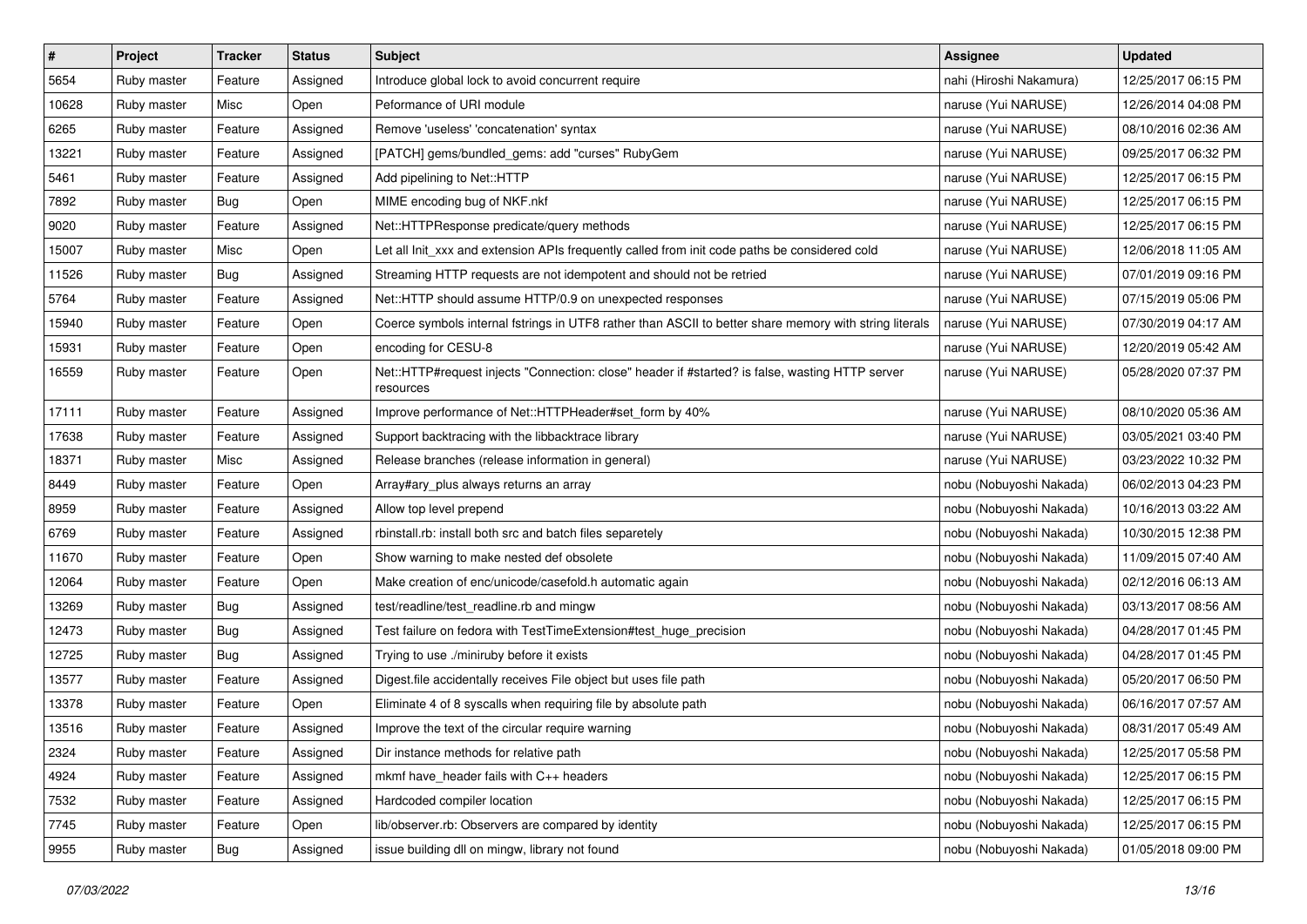| $\pmb{\#}$ | Project     | <b>Tracker</b> | <b>Status</b> | <b>Subject</b>                                                                                                                         | <b>Assignee</b>          | <b>Updated</b>      |
|------------|-------------|----------------|---------------|----------------------------------------------------------------------------------------------------------------------------------------|--------------------------|---------------------|
| 5317       | Ruby master | Bug            | Assigned      |                                                                                                                                        | nobu (Nobuyoshi Nakada)  | 01/05/2018 09:00 PM |
| 6360       | Ruby master | Bug            | Assigned      | Debug information build even without requesting it                                                                                     | nobu (Nobuyoshi Nakada)  | 01/05/2018 09:00 PM |
| 7964       | Ruby master | Bug            | Assigned      | Writing an ASCII-8BIT String to a StringIO created from a UTF-8 String                                                                 | nobu (Nobuyoshi Nakada)  | 01/05/2018 09:00 PM |
| 14692      | Ruby master | Misc           | Open          | Question: Ruby stdlib's Option Parser                                                                                                  | nobu (Nobuyoshi Nakada)  | 04/22/2018 05:53 AM |
| 14543      | Ruby master | Bug            | Assigned      | `make commit` show error of `common-srcs`                                                                                              | nobu (Nobuyoshi Nakada)  | 06/02/2018 04:17 AM |
| 14971      | Ruby master | Bug            | Open          | error: implicit declaration of function 'rb vm call0                                                                                   | nobu (Nobuyoshi Nakada)  | 09/06/2018 03:53 AM |
| 6012       | Ruby master | Feature        | Assigned      | Proc#source_location also return the column                                                                                            | nobu (Nobuyoshi Nakada)  | 02/12/2019 07:49 AM |
| 16025      | Ruby master | Misc           | Assigned      | 'st check for sizeof st index t' declared as array with a negative size (emscripten)                                                   | nobu (Nobuyoshi Nakada)  | 07/30/2019 11:20 AM |
| 15806      | Ruby master | Misc           | Assigned      | Explicitly initialise encodings on init to remove branches on encoding lookup                                                          | nobu (Nobuyoshi Nakada)  | 08/29/2019 04:29 AM |
| 8299       | Ruby master | <b>Bug</b>     | Assigned      | Minor error in float parsing                                                                                                           | nobu (Nobuyoshi Nakada)  | 12/30/2019 03:00 AM |
| 16747      | Ruby master | Misc           | Assigned      | Repository reorganization request                                                                                                      | nobu (Nobuyoshi Nakada)  | 05/22/2020 01:30 PM |
| 7840       | Ruby master | Bug            | Open          | -Wdeclaration-after-statement is valid for C/ObjC but not for C++                                                                      | nobu (Nobuyoshi Nakada)  | 06/02/2020 04:41 PM |
| 8270       | Ruby master | Feature        | Open          | Ruby should build without thread support (aka minix)                                                                                   | nobu (Nobuyoshi Nakada)  | 12/10/2020 08:53 AM |
| 16291      | Ruby master | Feature        | Open          | Introduce support for resize in rb_ary_freeze and prefer internal use of rb_ary_freeze and<br>rb_str_freeze for String and Array types | nobu (Nobuyoshi Nakada)  | 12/25/2020 02:43 AM |
| 17578      | Ruby master | Bug            | Assigned      | mkmf experimental C++ Support                                                                                                          | nobu (Nobuyoshi Nakada)  | 01/27/2021 03:51 AM |
| 7394       | Ruby master | Feature        | Assigned      | Enumerable#find ifnone parameter could be non-callable                                                                                 | nobu (Nobuyoshi Nakada)  | 02/10/2021 09:32 AM |
| 9010       | Ruby master | Bug            | Assigned      | ./configure --prefix= cannot handle directories with spaces                                                                            | nobu (Nobuyoshi Nakada)  | 04/26/2021 10:38 PM |
| 8460       | Ruby master | Feature        | Assigned      | PATCH: optparse: add keep_unknown option                                                                                               | nobu (Nobuyoshi Nakada)  | 05/27/2021 10:07 PM |
| 13298      | Ruby master | Bug            | Assigned      | mingw SEGV TestEnumerable#test_callcc                                                                                                  | nobu (Nobuyoshi Nakada)  | 06/04/2021 03:41 AM |
| 17662      | Ruby master | Misc           | Assigned      | The heredoc pattern used in tests does not syntax highlight correctly in many editors                                                  | nobu (Nobuyoshi Nakada)  | 06/30/2021 12:54 PM |
| 15305      | Ruby master | Feature        | Open          | [PATCH] include/ruby/ruby.h (RB_ALLOCV*): remove GC guard                                                                              | nobu (Nobuyoshi Nakada)  | 07/27/2021 11:39 AM |
| 16836      | Ruby master | Bug            | Assigned      | configure-time LDFLAGS leak into ruby pkg-config file                                                                                  | nobu (Nobuyoshi Nakada)  | 08/14/2021 09:10 AM |
| 10416      | Ruby master | <b>Bug</b>     | Open          | Create mechanism for updating of Unicode data files downstreams when we want                                                           | nobu (Nobuyoshi Nakada)  | 10/08/2021 06:40 AM |
| 12436      | Ruby master | Bug            | Assigned      | newline argument of File.open seems not respected on Windows                                                                           | nobu (Nobuyoshi Nakada)  | 10/25/2021 09:07 AM |
| 16497      | Ruby master | Bug            | Assigned      | StringIO#internal_encoding is broken (more severely in 2.7)                                                                            | nobu (Nobuyoshi Nakada)  | 10/26/2021 04:31 PM |
| 18623      | Ruby master | Bug            | Open          | `make runnable` does not work                                                                                                          | nobu (Nobuyoshi Nakada)  | 03/16/2022 01:28 AM |
| 16978      | Ruby master | Feature        | Open          | Ruby should not use realpath for __FILE__                                                                                              | nobu (Nobuyoshi Nakada)  | 04/01/2022 11:30 AM |
| 11299      | Ruby master | Feature        | Open          | [PATCH] use Array instead of custom struct for generic ivars                                                                           | normalperson (Eric Wong) | 06/24/2015 12:38 AM |
| 13721      | Ruby master | Feature        | Assigned      | [PATCH] net/imap: dedupe attr keys in Net::IMAP::FetchData                                                                             | normalperson (Eric Wong) | 07/27/2017 09:51 AM |
| 10328      | Ruby master | Feature        | Open          | [PATCH] make OPT_SUPPORT_JOKE a proper VM option                                                                                       | normalperson (Eric Wong) | 01/05/2018 09:01 PM |
| 15072      | Ruby master | <b>Bug</b>     | Open          | thread.c:4356:5: error: implicit declaration of function 'ubf_list_atfork'                                                             | normalperson (Eric Wong) | 09/20/2018 03:32 AM |
| 14901      | Ruby master | Feature        | Assigned      | [PATCH] do not block SIGCHLD in normal Ruby Threads                                                                                    | normalperson (Eric Wong) | 07/19/2021 05:23 AM |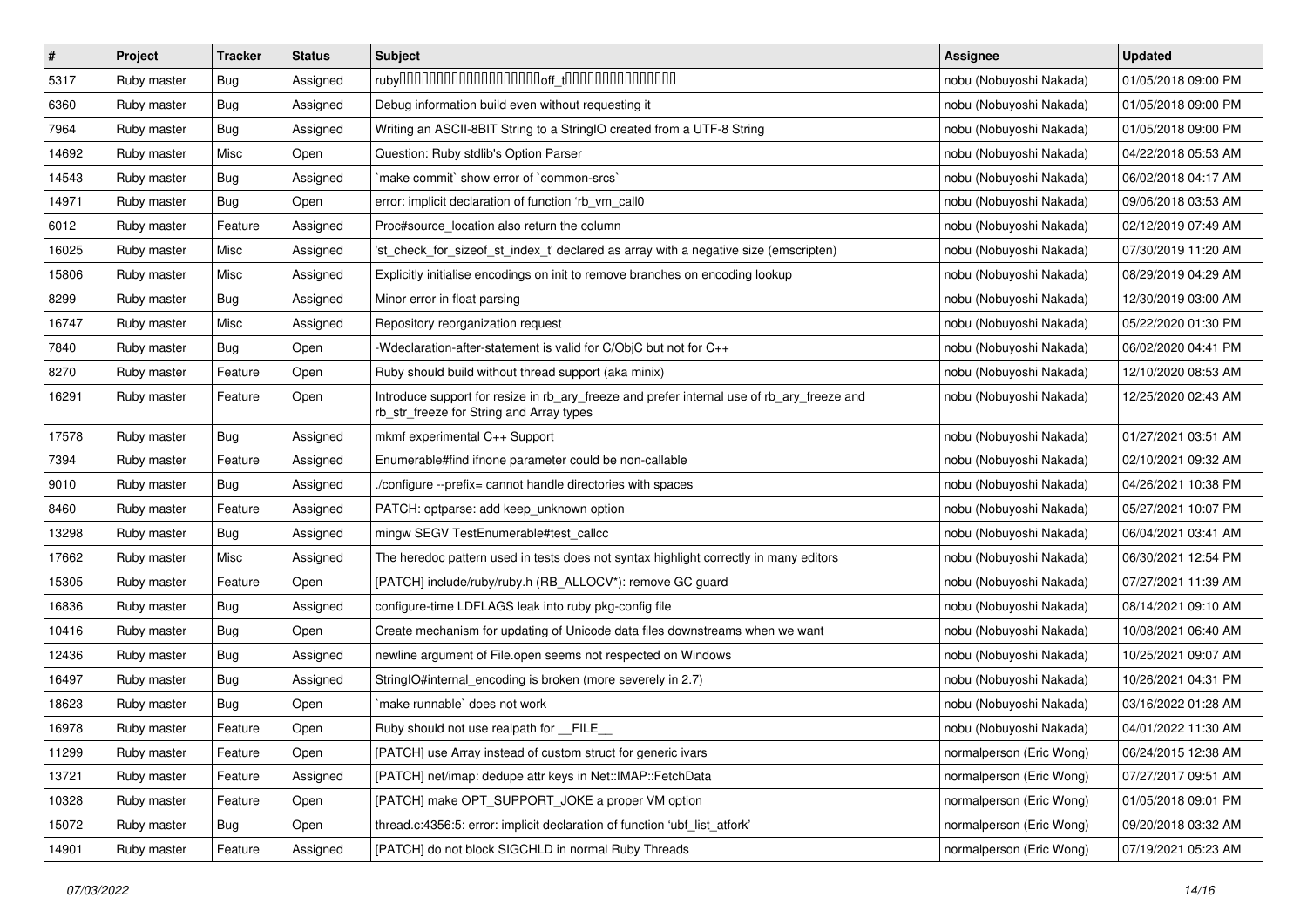| $\sharp$ | Project     | Tracker | <b>Status</b> | <b>Subject</b>                                                                | <b>Assignee</b>                       | <b>Updated</b>      |
|----------|-------------|---------|---------------|-------------------------------------------------------------------------------|---------------------------------------|---------------------|
| 18727    | Ruby master | Bug     | Assigned      | Make failed on x86_64-cygwin (LoadError)                                      | peterzhu2118 (Peter Zhu)              | 04/16/2022 05:15 AM |
| 16805    | Ruby master | Misc    | Assigned      | Coroutine's license is unclear                                                | ReiOdaira (Rei Odaira)                | 07/01/2021 10:09 PM |
| 12582    | Ruby master | Bug     | Assigned      | OpenSSL Authenticated Encryption should check for tag length                  | rhenium (Kazuki Yamaguchi)            | 04/28/2017 01:45 PM |
| 12354    | Ruby master | Feature | Assigned      | PKey::EC Can't output public key pem when private key exists                  | rhenium (Kazuki Yamaguchi)            | 07/24/2019 10:57 PM |
| 8126     | Ruby master | Feature | Assigned      | OpenSSL::SSL::SSLSocket does not define #recv and #send messages              | rhenium (Kazuki Yamaguchi)            | 08/08/2019 11:05 PM |
| 18658    | Ruby master | Bug     | Open          | Need openssl 3 support for Ubuntu 22.04 (Ruby 2.7.x and 3.0.x)                | rhenium (Kazuki Yamaguchi)            | 05/30/2022 08:06 PM |
| 5434     | Ruby master | Feature | Assigned      | Allow per-class whitelisting of methods safe to expose through DRb            | seki (Masatoshi Seki)                 | 12/25/2017 06:15 PM |
| 14412    | Ruby master | Feature | Assigned      | DRb UNIX on local machine: add support for getpeereid()                       | seki (Masatoshi Seki)                 | 01/28/2018 12:51 PM |
| 13864    | Ruby master | Bug     | Assigned      | Rinda multicast test failures due to missing default route                    | seki (Masatoshi Seki)                 | 08/17/2021 07:16 AM |
| 12281    | Ruby master | Feature | Assigned      | Allow lexically scoped use of refinements with `using {}` block syntax        | shugo (Shugo Maeda)                   | 06/13/2016 07:44 AM |
| 6682     | Ruby master | Feature | Assigned      | Add a method to return an instance attached by a singleton class              | shyouhei (Shyouhei Urabe)             | 12/25/2017 06:15 PM |
| 17289    | Ruby master | Bug     | Assigned      | Time#strftime occurs Segmentation Fault on ruby-2.7.2p137                     | shyouhei (Shyouhei Urabe)             | 11/05/2020 07:57 AM |
| 17376    | Ruby master | Misc    | Assigned      | Reduce number of GitHub Actions                                               | shyouhei (Shyouhei Urabe)             | 12/10/2020 11:50 AM |
| 18726    | Ruby master | Misc    | Open          | CI Error on c99 and c2x                                                       | shyouhei (Shyouhei Urabe)             | 04/19/2022 09:05 AM |
| 11955    | Ruby master | Feature | Assigned      | Expose Object that Receives logs in Logger                                    | sonots (Naotoshi Seo)                 | 11/09/2017 11:35 AM |
| 9115     | Ruby master | Bug     | Assigned      | Logger traps all exceptions; breaks Timeout                                   | sonots (Naotoshi Seo)                 | 08/20/2019 12:47 PM |
| 13622    | Ruby master | Misc    | Assigned      | Documentation missing                                                         | stomar (Marcus Stollsteimer)          | 06/03/2017 07:27 AM |
| 6613     | Ruby master | Feature | Assigned      | VT_RECORD, IRecordInfo Support in WIN32OLE                                    | suke (Masaki Suketa)                  | 12/25/2017 06:15 PM |
| 15239    | Ruby master | Feature | Assigned      | [patch] test-spec win32ole                                                    | suke (Masaki Suketa)                  | 12/29/2019 01:04 PM |
| 5334     | Ruby master | Bug     | Assigned      | Segmentation fault in InternetExplorer IServiceProvider interface             | suke (Masaki Suketa)                  | 12/30/2019 03:00 AM |
| 9590     | Ruby master | Feature | Open          | introduce st_foreach_update and st_foreach_update_check for performance.      | tarui (Masaya Tarui)                  | 01/05/2018 09:00 PM |
| 7518     | Ruby master | Feature | Assigned      | Fiddle::Pointer#to_str and Fiddle::Pointer#to_int should be removed           | tenderlovemaking (Aaron<br>Patterson) | 08/15/2013 04:56 AM |
| 7488     | Ruby master | Feature | Assigned      | Receiving object_id in object creation probes                                 | tenderlovemaking (Aaron<br>Patterson) | 12/25/2017 06:15 PM |
| 7788     | Ruby master | Feature | Open          | YAML Tag Schema Support                                                       | tenderlovemaking (Aaron<br>Patterson) | 12/25/2017 06:15 PM |
| 11292    | Ruby master | Feature | Open          | objspace: Dump type of special consts                                         | tmm1 (Aman Karmani)                   | 06/22/2015 04:22 AM |
| 11599    | Ruby master | Feature | Open          | Dump entries of hash in ObjectSpace                                           | tmm1 (Aman Karmani)                   | 11/24/2015 05:52 PM |
| 10038    | Ruby master | Feature | Assigned      | Extend ObjectSpace.dump to expose buffer addresses for String and Array       | tmm1 (Aman Karmani)                   | 01/05/2018 09:01 PM |
| 11142    | Ruby master | Bug     | Open          | Command line argument parser on windows handles double quotes inconsistently. | usa (Usaku NAKAMURA)                  | 05/12/2015 04:09 PM |
| 12653    | Ruby master | Feature | Assigned      | Use wide WinAPI for rb_w32_getcwd                                             | usa (Usaku NAKAMURA)                  | 09/12/2016 06:35 AM |
| 15166    | Ruby master | Feature | Assigned      | 2.5 times faster implementation than current gcd implmentation                | watson1978 (Shizuo Fujita)            | 04/26/2019 09:12 PM |
| 4831     | Ruby master | Feature | Assigned      | Integer#prime_factors                                                         | yugui (Yuki Sonoda)                   | 01/23/2018 08:09 AM |